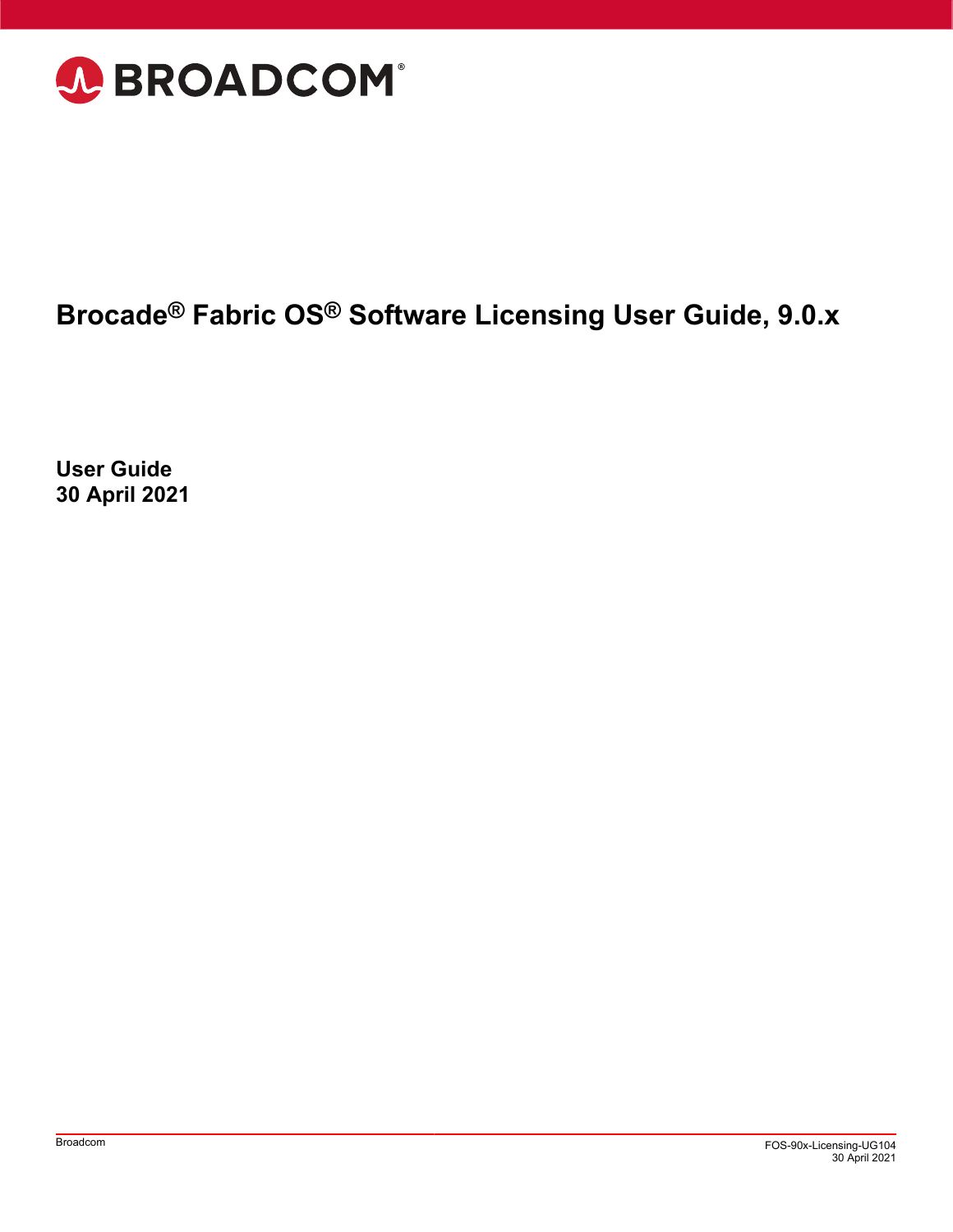# **Table of Contents**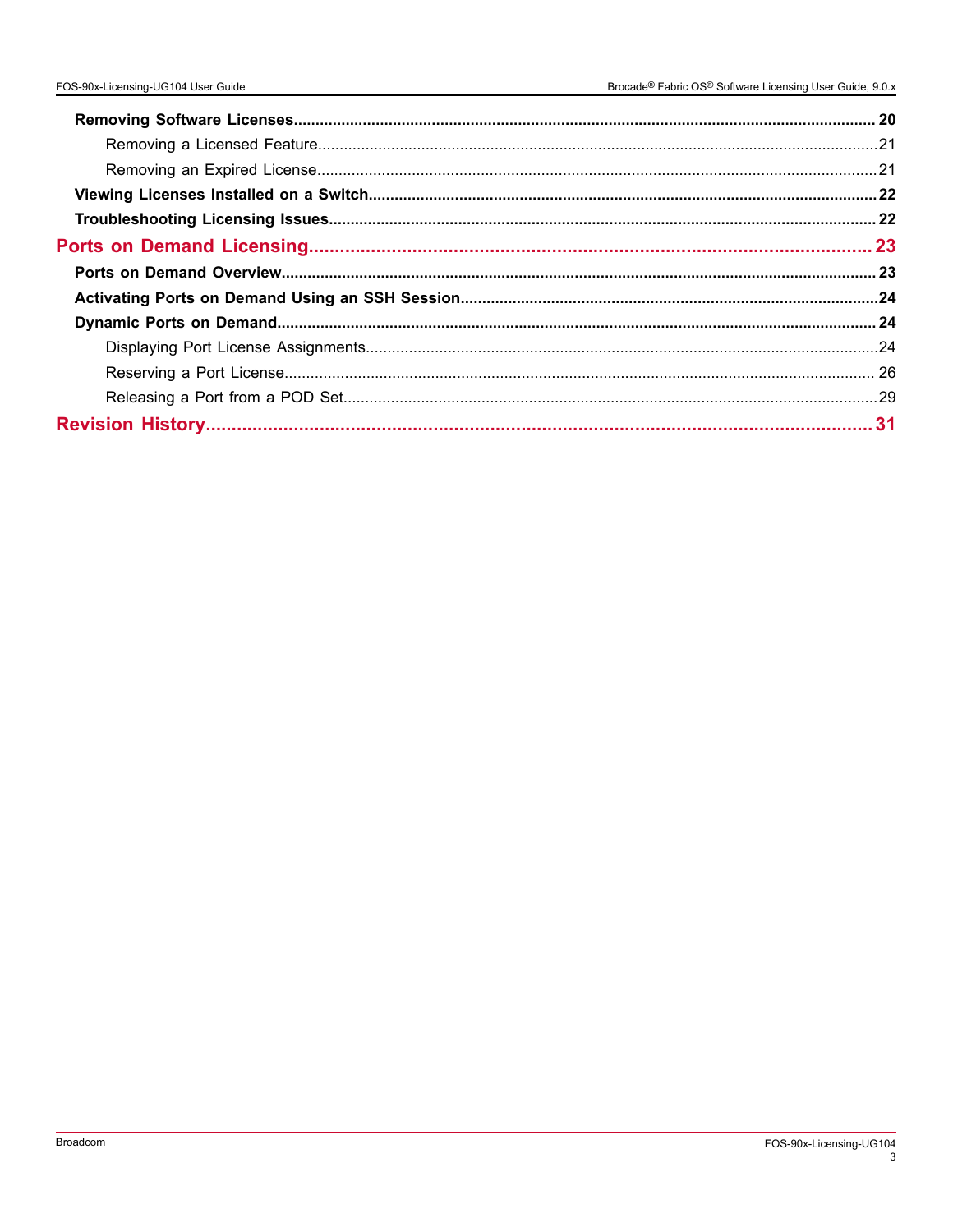# <span id="page-3-0"></span>**Copyright Statement**

Copyright © 2020–2021 Broadcom. All Rights Reserved. Broadcom, the pulse logo, Brocade, the stylized B logo, Fabric OS, and SANnav are among the trademarks of Broadcom in the United States, the EU, and/or other countries. The term "Broadcom" refers to Broadcom Inc. and/or its subsidiaries.

Broadcom reserves the right to make changes without further notice to any products or data herein to improve reliability, function, or design. Information furnished by Broadcom is believed to be accurate and reliable. However, Broadcom does not assume any liability arising out of the application or use of this information, nor the application or use of any product or circuit described herein, neither does it convey any license under its patent rights nor the rights of others.

The product described by this document may contain open source software covered by the GNU General Public License or other open source license agreements. To find out which open source software is included in Brocade products, to view the licensing terms applicable to the open source software, and to obtain a copy of the programming source code, please download the open source disclosure documents in the Broadcom Customer Support Portal (CSP). If you do not have a CSP account or are unable to log in, please contact your support provider for this information.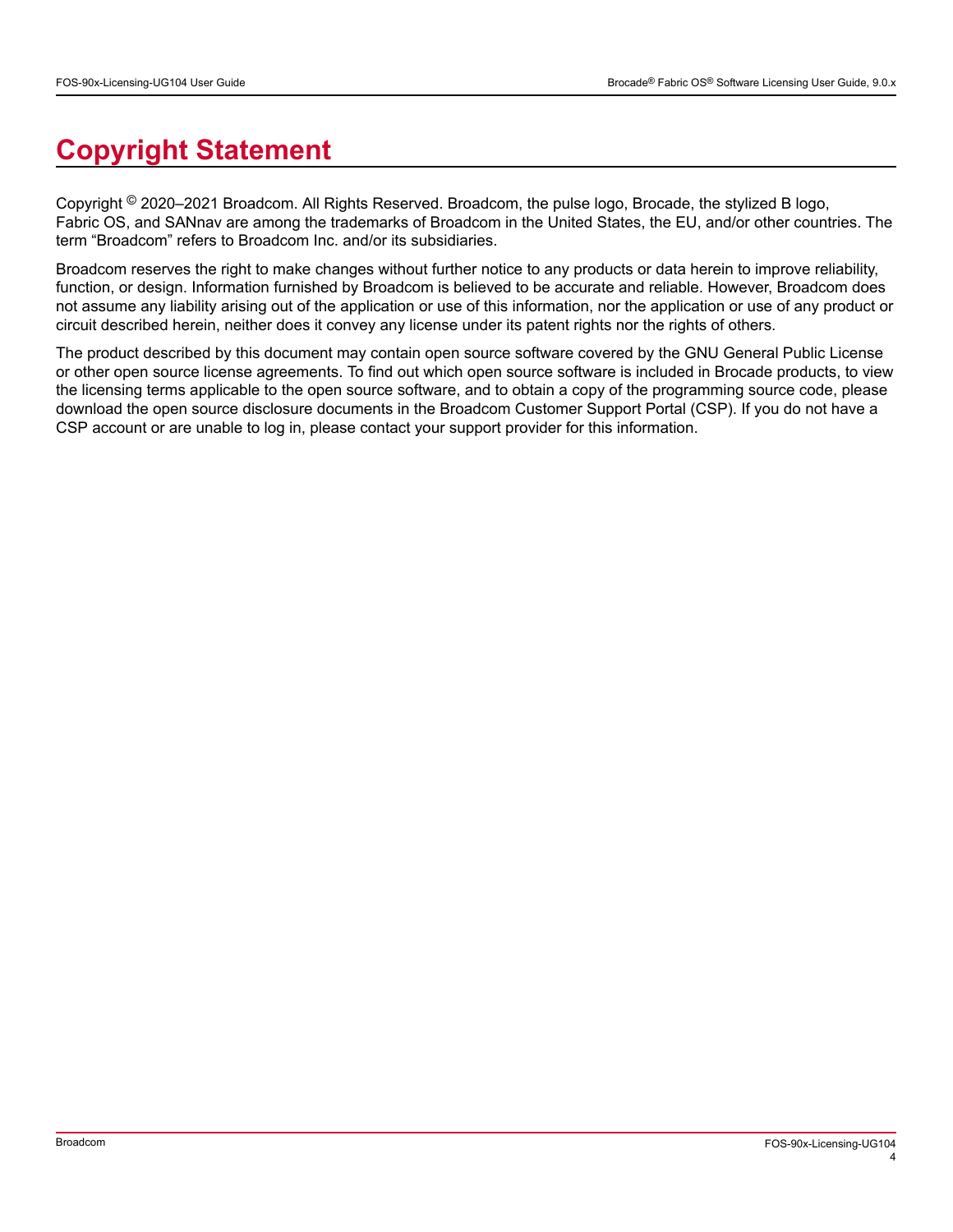# <span id="page-4-0"></span>**Introduction**

### <span id="page-4-1"></span>**About This Document**

This document describes the basics of Fabric OS® (FOS) licensing and provides a list of Fabric OS licenses, the licensing models and tasks, and the licensing requirements for individual features.

## <span id="page-4-2"></span>**Supported Hardware and Software**

The following hardware platforms are supported by Brocade® Fabric OS 9.0.x.

#### **Brocade Gen 7 (64G) Fixed-Port Switches**

• Brocade G720 Switch

#### **Brocade Gen 7 (64G) Directors**

For ease of reference, Brocade chassis-based storage systems are standardizing on the term *director*. The legacy term *backbone* can be used interchangeably with the term *director*.

- Brocade X7-4 Director
- Brocade X7-8 Director

#### **Brocade Gen 6 (32G) Fixed-Port Switches**

- Brocade G610 Switch
- Brocade G620 Switch
- Brocade G630 Switch
- Brocade 7810 Extension Switch
- Brocade G648 Blade Server SAN I/O Module
- Brocade MXG610 Blade Server SAN I/O Module

#### **Brocade Gen 6 (32G) Directors**

- Brocade X6-4 Director
- Brocade X6-8 Director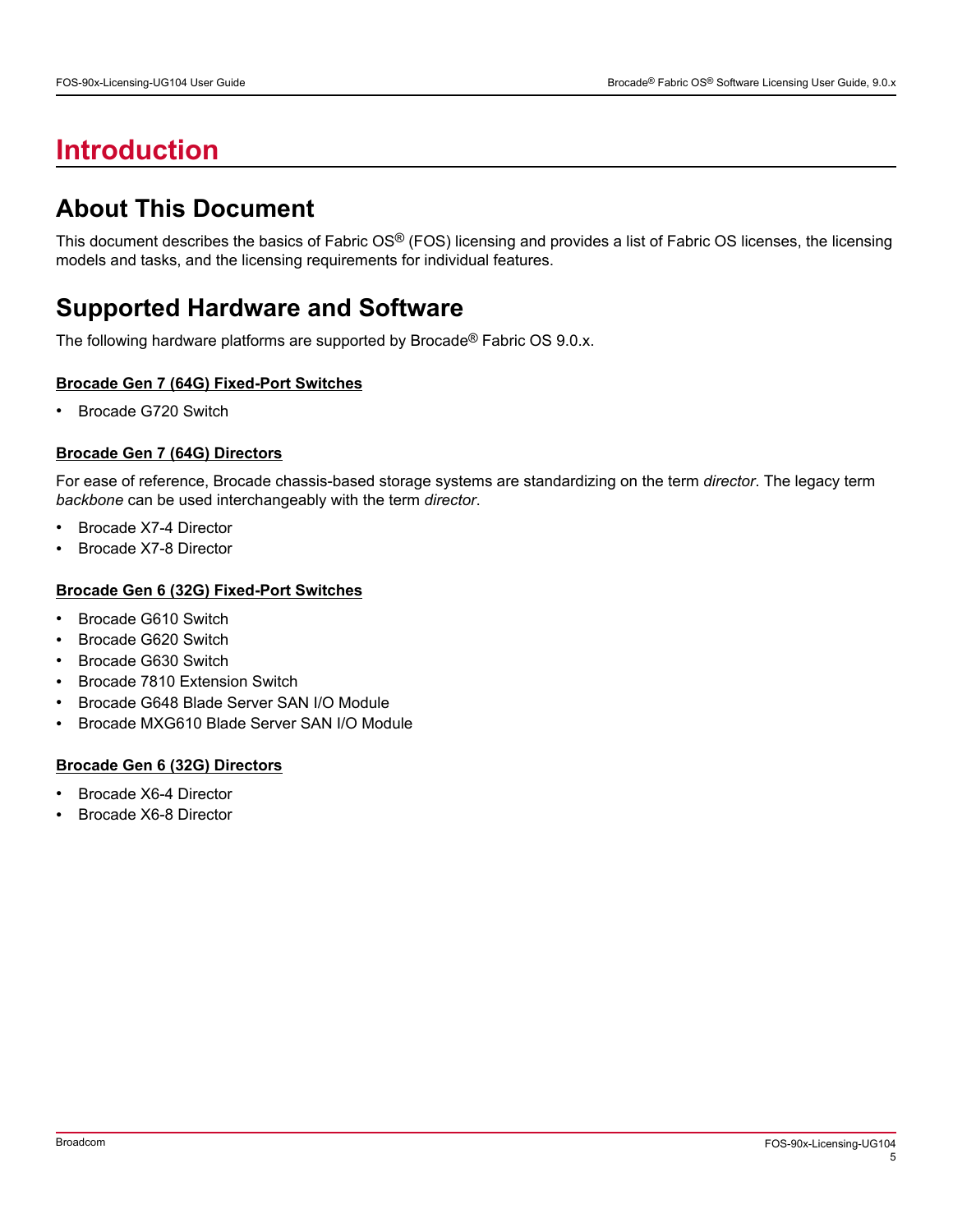# <span id="page-5-0"></span>**Contacting Technical Support for Your Brocade® Product**

For product support information and the latest information on contacting the Technical Assistance Center, go to [https://](https://www.broadcom.com/support/fibre-channel-networking/) [www.broadcom.com/support/fibre-channel-networking/](https://www.broadcom.com/support/fibre-channel-networking/). If you have purchased Brocade ® product support directly from Broadcom, use one of the following methods to contact the Technical Assistance Center 24x7.

| Online                                                                                                                                                                                                                                                                                                                                                                                                                                                                                                                                                                                                                                                                 | <b>Telephone</b>                                                                                                                                                                                    |
|------------------------------------------------------------------------------------------------------------------------------------------------------------------------------------------------------------------------------------------------------------------------------------------------------------------------------------------------------------------------------------------------------------------------------------------------------------------------------------------------------------------------------------------------------------------------------------------------------------------------------------------------------------------------|-----------------------------------------------------------------------------------------------------------------------------------------------------------------------------------------------------|
| For nonurgent issues, the preferred method is to log in to<br>myBroadcom at https://www.broadcom.com/mybroadcom. (You<br>must initially register to gain access to the Customer Support<br>Portal.) Once there, select Customer Support Portal > Support<br>Portal. You will now be able to navigate to the following sites:<br>Knowledge Search: Clicking the top-right magnifying glass<br>brings up a search bar.<br>Case Management: The legacy MyBrocade case<br>$\bullet$<br>management tool (MyCases) has been replaced with the Fibre<br>Channel Networking case management tool.<br><b>DocSafe:</b> You can download software and documentation.<br>$\bullet$ | Required for Severity 1 (critical) issues:<br>Please call Fibre Channel Networking Global Support at one of<br>the numbers listed at https://www.broadcom.com/support/fibre-<br>channel-networking/ |
| <b>Other Resources:</b> Licensing Portal (top), SAN Health (top and<br>bottom), Communities (top), Education (top).                                                                                                                                                                                                                                                                                                                                                                                                                                                                                                                                                    |                                                                                                                                                                                                     |

If you purchased Brocade product support from a Broadcom OEM/solution provider, contact your OEM/solution provider for all your product support needs.

- OEM/solution providers are trained and certified by Broadcom to support Brocade products.
- Broadcom provides backline support for issues that cannot be resolved by the OEM/solution provider.
- Brocade Supplemental Support augments your existing OEM support contract, providing direct access to Brocade expertise. For more information on this option, contact Broadcom or your OEM.
- For questions regarding service levels and response times, contact your OEM/solution provider.

### <span id="page-5-1"></span>**Document Feedback**

Quality is our first concern. We have made every effort to ensure the accuracy and completeness of this document. However, if you find an error or an omission or if you think that a topic needs further development, we want to hear from you. Send your feedback to [documentation.pdl@broadcom.com](mailto:documentation.pdl@broadcom.com). Provide the publication title, publication number, topic heading, page number, and as much detail as possible.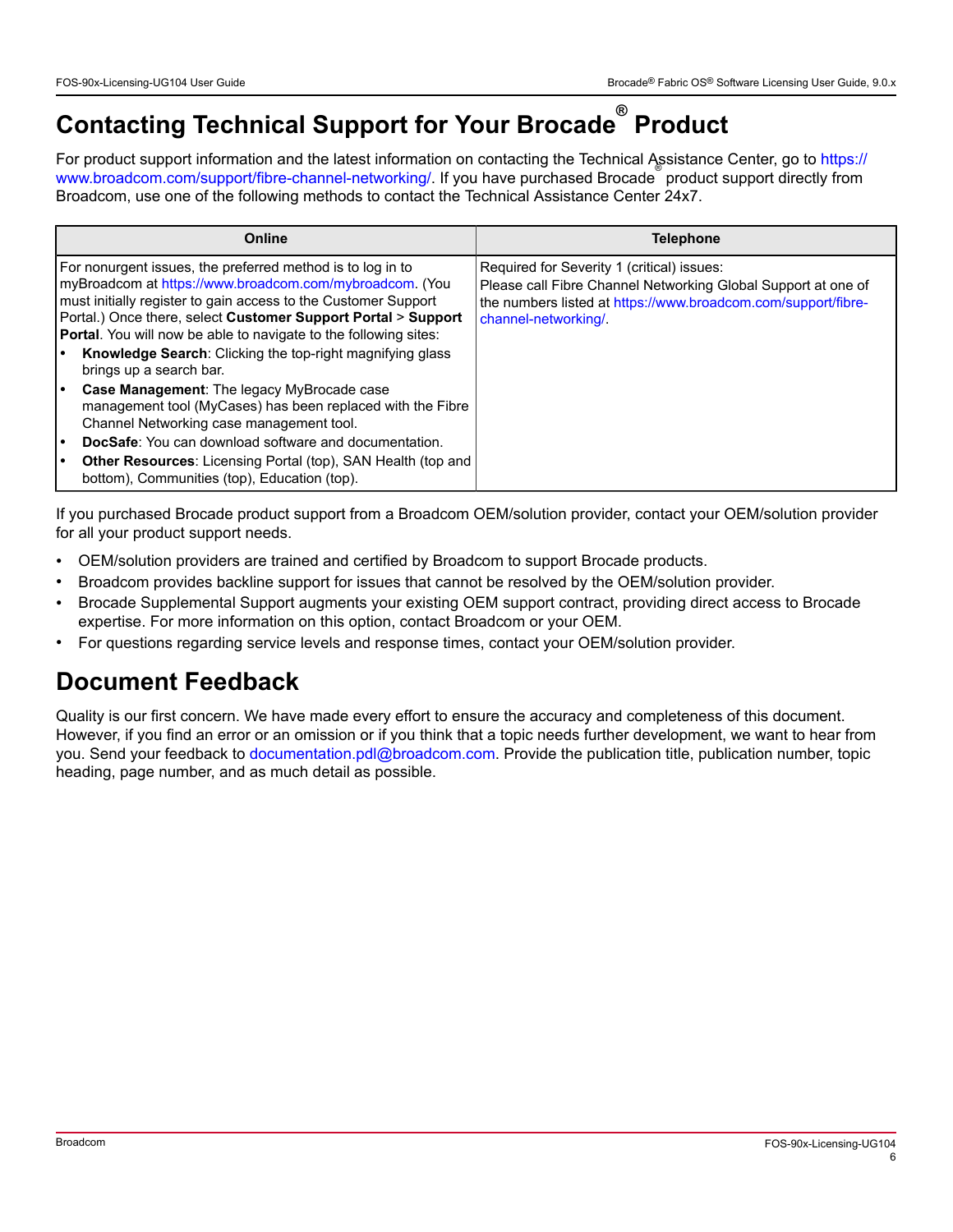# <span id="page-6-0"></span>**Software Licensing Overview**

## <span id="page-6-1"></span>**Licensing Overview**

Certain Fabric OS features require licenses to be enabled. These licenses, called feature licenses, are often factoryinstalled and supplied with your switch hardware; if they are not, they can be purchased separately from your switch vendor, who provides the transaction keys to activate the associated feature or features. Each product, each feature, and each individual switch within a fabric require its own license key.

Fabric OS includes a switch, fabric software, and support for optionally licensed software that is enabled using license keys.

See [Available Fabric OS Licenses](#page-9-1) for a list of the optionally licensed features available in Fabric OS.

## <span id="page-6-2"></span>**Software Licensing Terminology**

The following terms are used in this document:

- **Licensed feature** Any hardware or software feature or set of features that requires a valid software license to operate on the device.
- **License file** The file produced by the Broadcom licensing portal when the license is generated. The license file can be an alphanumeric string formatted license or an XML file formatted license. The file is installed using the CLI, SANnav, or Brocade Network Advisor and controls access to a licensed feature or feature set.
- **License ID (LID)** The identification number that uniquely identifies a Brocade device. The LID is the same value as the WWN. The LID is used in conjunction with a transaction key to generate and download a software license from the Broadcom licensing portal. The software license is tied to the LID of the Brocade device for which the license was ordered and generated. You can view the LID using either the CLI or the GUI:
	- **CLI** Connect to the switch and log in as an admin user. Enter license --show -lid to display the license ID of the switch.
	- **Web Tools GUI** Connect to the switch using a web browser, which opens the Web Tools GUI. Log in as an admin and enter your switch password. Click **Switch Overview** in the top menu bar to view the switch details and WWN (LID).
- **Transaction key** A unique key, along with the LID, used to generate a software license from the Broadcom licensing portal. The transaction key is issued when a license is purchased. The transaction key is delivered in one of two methods:
	- **Paperpack** The transaction key is printed and delivered within a POD Optic Hardware Kit.
	- **E-license** The transaction key is contained in an email that is sent instantly to the customer after the sales order is created. The customer is sent the email message within a few minutes after the sales order is submitted, although the timing will vary depending on the network, internet connection, and so on.

## <span id="page-6-3"></span>**How Software Licensing Works**

A permanent license can be ordered for selected features after a switch is first shipped from the factory, or a switch SKU can be ordered that includes the factory-installed license.

When a license is ordered separately (not preinstalled), a paperpack or email with a transaction key is sent to you by Broadcom. The transaction key and license ID (LID) of the FOS switch are used to generate a license key from the Broadcom licensing portal. The FOS license keys are generated as an alphanumeric string format or as a license certificate in XML file format. You can install the license on the switch using the license --install command.

Once a license is installed on the Fabric OS switch, the licensed feature is generally available immediately without requiring a switch reboot. However, some licenses may require that you reboot the switch to activate the license; the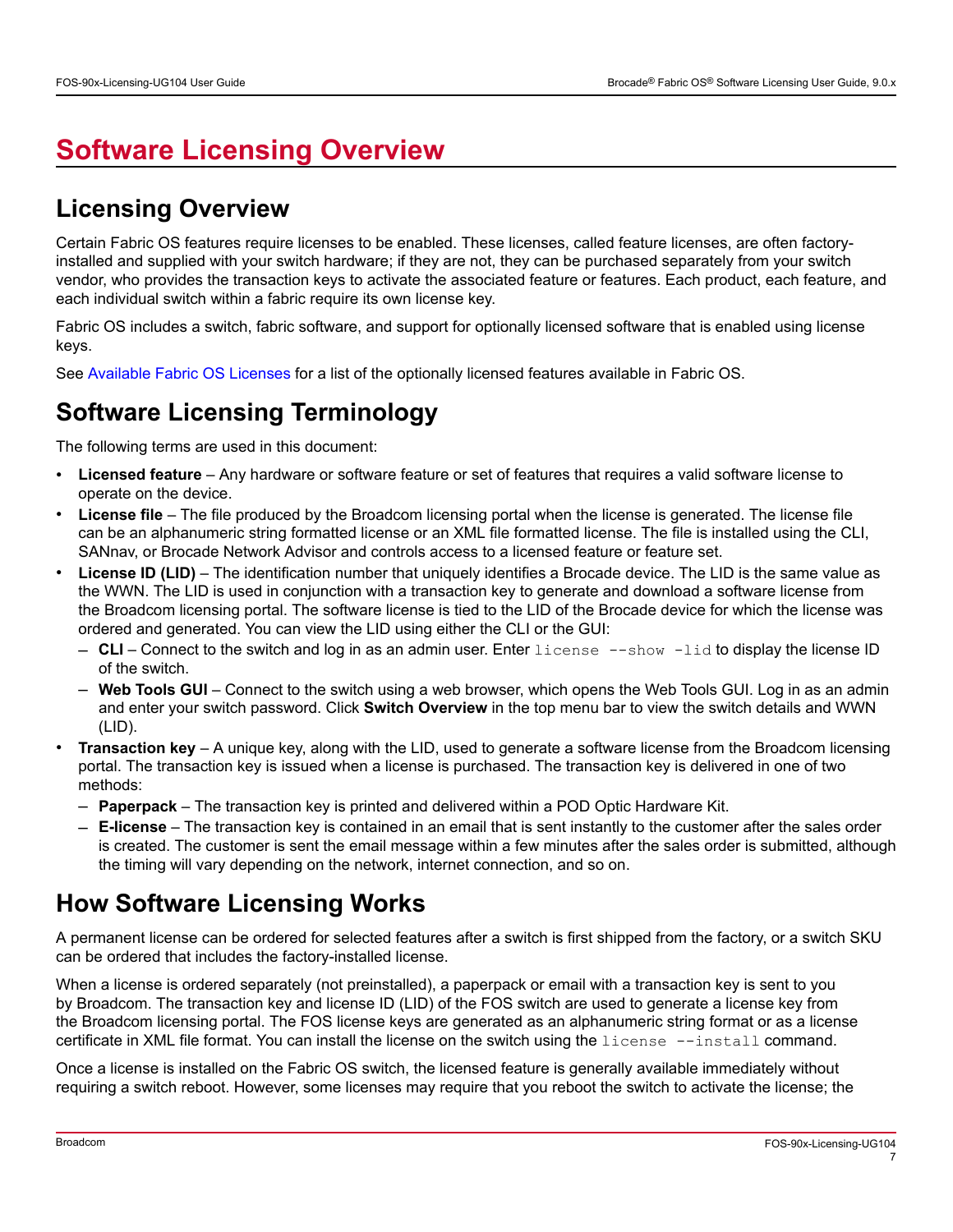license --install command prompts you to reboot the switch. For port-related licenses, use the portEnable command to enable a port or to disable and re-enable the switch to make all newly added ports available simultaneously.

When a temporary license expires, the CLI commands related to the feature are disabled; but the feature itself cannot be disabled until the system reloads.

#### **License Type for Different Platforms**

| <b>Brocade Platforms</b>      | <b>License Type</b>        |
|-------------------------------|----------------------------|
| Brocade G610 Switch           | License string or XML file |
| Brocade G620 Switch           | License string or XML file |
| Brocade G630 Switch           | License string or XML file |
| Brocade 7810 Extension Switch | License string             |
| Brocade X6 Director           | License string or XML file |
| Brocade G720 Switch           | XML file                   |
| Brocade X7 Director           | XML file                   |

## <span id="page-7-0"></span>**License Types for Different FOS Platforms**

You can identify the license type for different Gen 6 and Gen 7 platforms based on their switch type. The following table provides you the type of license used in different platforms.

| License Type for Different Platforms and Switch Types |  |
|-------------------------------------------------------|--|
|-------------------------------------------------------|--|

| <b>Brocade Platforms</b>      | <b>Switch Type</b> | <b>License Type</b>        |
|-------------------------------|--------------------|----------------------------|
| Brocade G610 Switch           | 170                | License string or XML file |
| Brocade G620 Switch           | 162                | License string             |
| Brocade G620 Switch           | 183                | XML file                   |
| Brocade G630 Switch           | 173                | License string             |
| Brocade G630 Switch           | 184                | XML file                   |
| Brocade 7810 Extension Switch | 178                | License string             |
| Brocade X6-4 Director         | 165                | License string or XML file |
| Brocade X6-8 Director         | 166                | License string or XML file |
| Brocade G720 Switch           | 181                | XML file                   |
| Brocade X7-4 Director         | 179                | <b>XML</b> file            |
| Brocade X7-8 Director         | 180                | <b>XML</b> file            |

## <span id="page-7-1"></span>**License Types**

Fabric OS supports the following license types:

- Permanent license A permanent license enables a license-controlled feature to run on the switch indefinitely. The customers with an active support can transfer the permanent license from the failed switch to the replacement switch.
- Temporary license A temporary license enables a license-controlled feature to run on the switch on a temporary basis. A temporary license enables demonstration and evaluation of a licensed feature and can be valid for a period of 45 days.
- Universal temporary license A universal temporary license can be installed only once on a switch, but it can be applied to as many switches as required. The temporary use duration (the length of time for which the feature will be enabled on a switch) is provided with the license keys.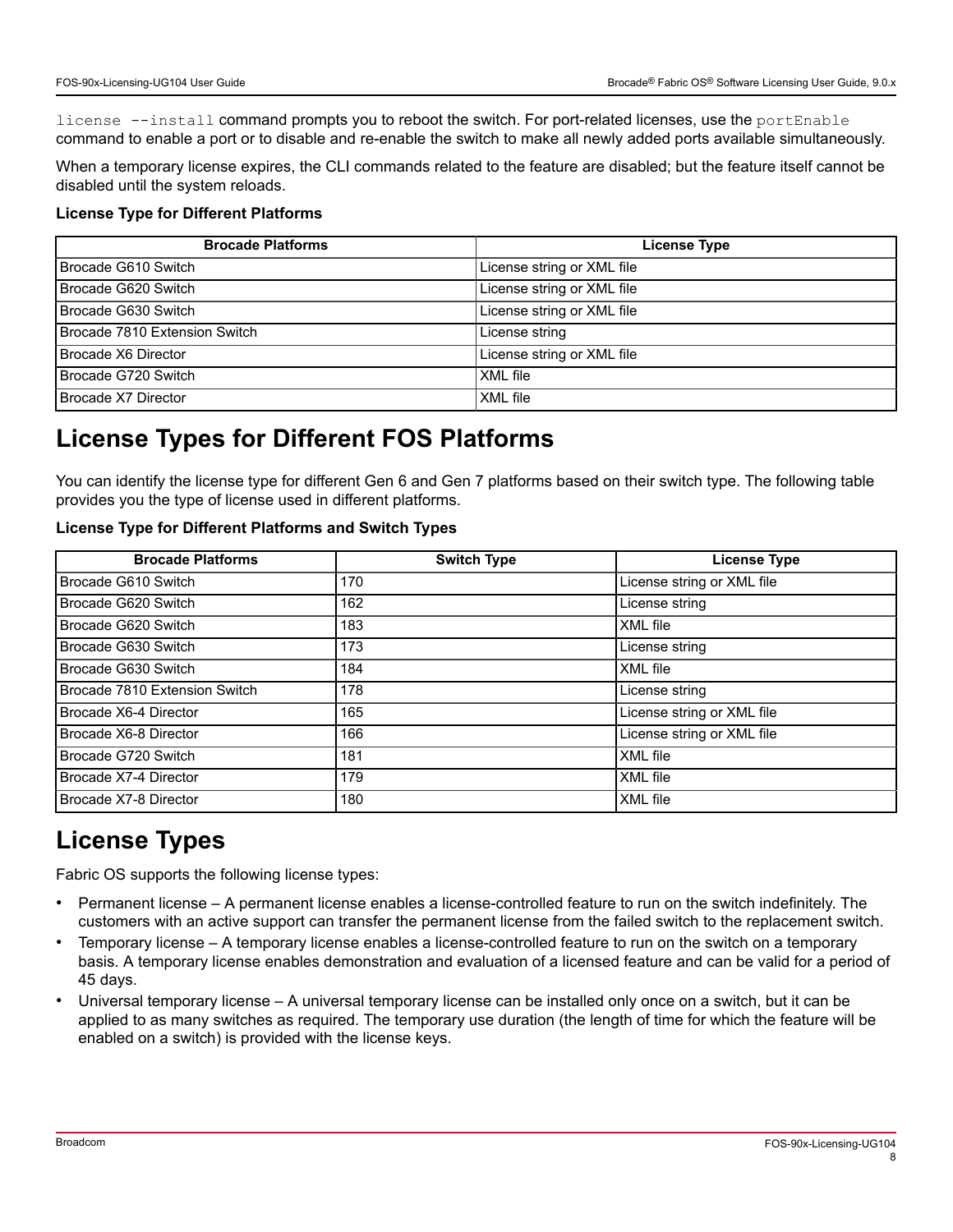## <span id="page-8-0"></span>**License Models**

Fabric OS supports the following license models:

- Regular model This license model is associated with a feature that has no scale or count parameter associated with it. Only a single instance of this license is supported on a target platform, and that license allows all capability for that feature.
- Capacity model This license model is for a feature that has a scale or count parameter such as the count of additional ports or towers allowed. A previous capacity-based license that is installed is overwritten by any new license for the same feature with a higher capacity that is subsequently installed. Downgrading the capacity is not allowed.
- Combo license This license model is for a group of features that have no scale or count parameter associated with them. This license includes a capacity-based feature only on the Brocade 7810 Extension Switch.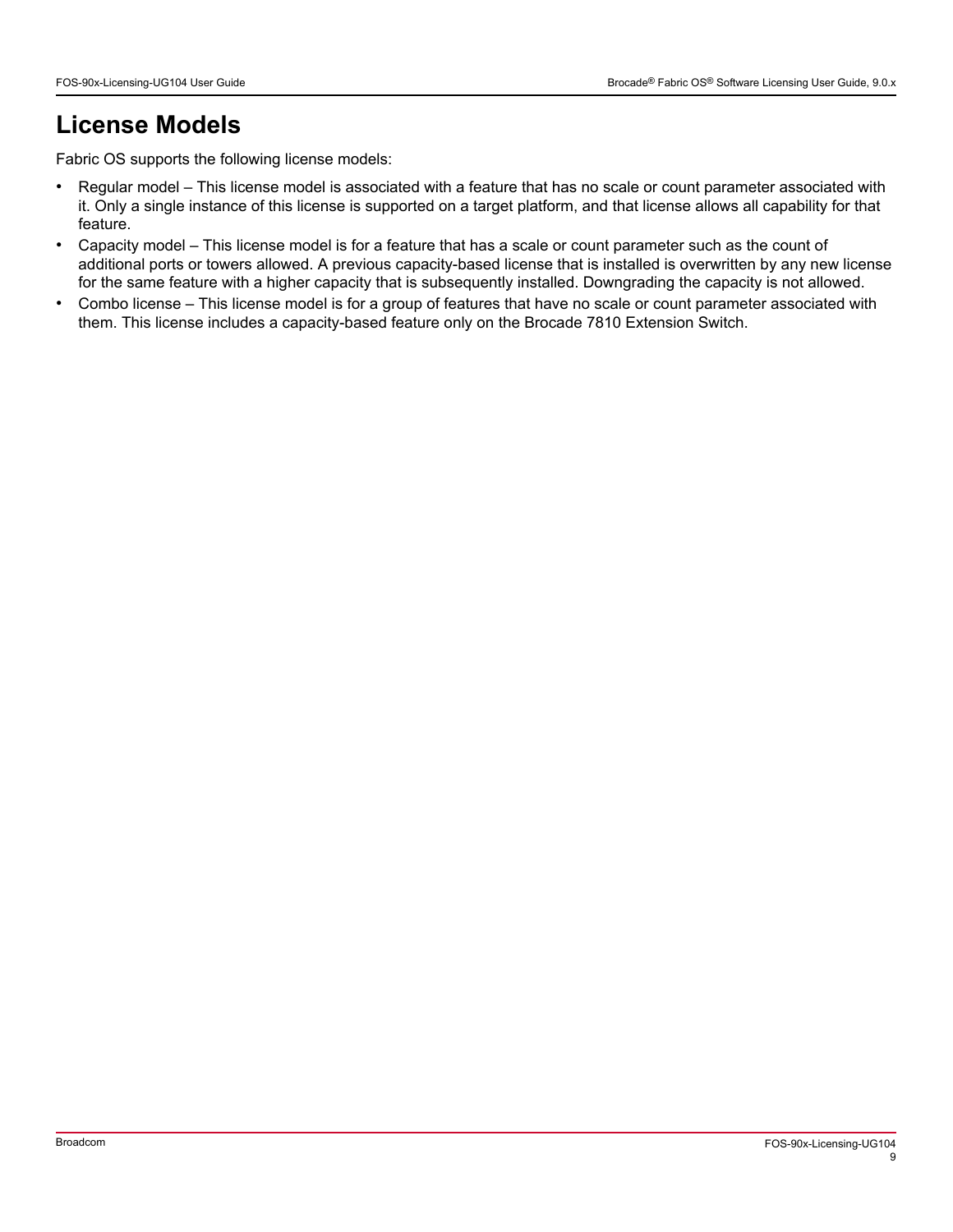# <span id="page-9-0"></span>**Fabric OS Licenses**

## <span id="page-9-1"></span>**Available Fabric OS Licenses through the Enterprise Bundle**

The following table lists the optionally licensed features in Fabric OS. On Gen 7 platforms, many of these features may be included in the base product. On Gen 6 platforms, several of these features are available through the Enterprise Bundle in Fabric OS.

| License                                                                         | <b>Description</b>                                                                                                                                                                                                                                                                                                                                             |
|---------------------------------------------------------------------------------|----------------------------------------------------------------------------------------------------------------------------------------------------------------------------------------------------------------------------------------------------------------------------------------------------------------------------------------------------------------|
| <b>Brocade Extended Fabrics</b>                                                 | Provides greater than 10 km of switched fabric connectivity at full bandwidth over long distances<br>(depending on the platform, the distance can be up to 3000 km).<br>This license is not required for long-distance connectivity using licensed 10G ports.                                                                                                  |
| <b>Brocade Trunking</b>                                                         | Provides the ability to aggregate multiple physical links into one logical link for enhanced network<br>performance and fault tolerance.                                                                                                                                                                                                                       |
| Brocade Ports on Demand                                                         | Allows you to instantly scale the fabric by provisioning additional ports using license key upgrades.<br>Applies to the Brocade G610, G620, G630, and G720 switches.                                                                                                                                                                                           |
| Fabric Vision (FV)                                                              | Allows you to activate the following features:<br>Monitoring and Alerting Policy Suite (MAPS)<br><b>Flow Vision</b><br>$\bullet$<br>Running D_Port tests between a switch and non-Brocade HBAs<br>On Brocade Gen 6 platforms, this license enables the IO Insight capability and is displayed as<br>Fabric Vision and IO Insight in the license --show output. |
| <b>FICON Management Server</b><br>(Also known as Control Unit<br>Port or "CUP") | Enables host control of switches in mainframe environments.                                                                                                                                                                                                                                                                                                    |
| <b>Full Fabric</b>                                                              | Enables a switch to connect to a multi-switch fabric through E Ports, forming ISL connections.                                                                                                                                                                                                                                                                 |
| Integrated Routing                                                              | Allows any port in Brocade G620 and G720 platforms to be configured as an EX Port supporting FC-<br>FC routing.                                                                                                                                                                                                                                                |
| Integrated Routing Ports on<br>Demand                                           | Supported only on Gen 6 platforms. It allows any port, within the license capacity limit, to be<br>configured as an EX Port supporting FC-FC routing. If the maximum limit of EX Ports that can be<br>enabled is reached, enabling a new EX Port fails with the warning message Ex Port IR POD<br>License Limit Exceeded and the port is disabled.             |
| Inter-Chassis Link (ICL)                                                        | Supported on Gen 6 and Gen 7 directors. See ICL Licensing on Brocade Directors.                                                                                                                                                                                                                                                                                |
| Q-Flex Ports on Demand                                                          | On Brocade G620 and Brocade G630 Switches, this license enables ports with QSFP media module.<br>For a Brocade G630 Switch, each module allows eight QSFPs, each containing four links up to a<br>capacity of 32. The total number of user ports that are enabled by the license is displayed as the<br>capacity for this license.                             |

#### **Table 1: Fabric OS Licenses Available through the Enterprise Bundle**

#### **Table 2: Supported Fabric OS Licenses on Different Platforms**

| License                                  | G610 | G620 | G630 | 7810 | <b>X6 Director</b> | G720 | <b>X7 Director</b> |
|------------------------------------------|------|------|------|------|--------------------|------|--------------------|
| <b>Ports on Demand</b>                   | 'Yes | Yes  | 'Yes | Yes  | l No               | Yes  | l No               |
| <b>IQ-Flex Ports on</b><br><b>Demand</b> | l No | Yes  | 'Yes | l No | l No               | 'No  | l No               |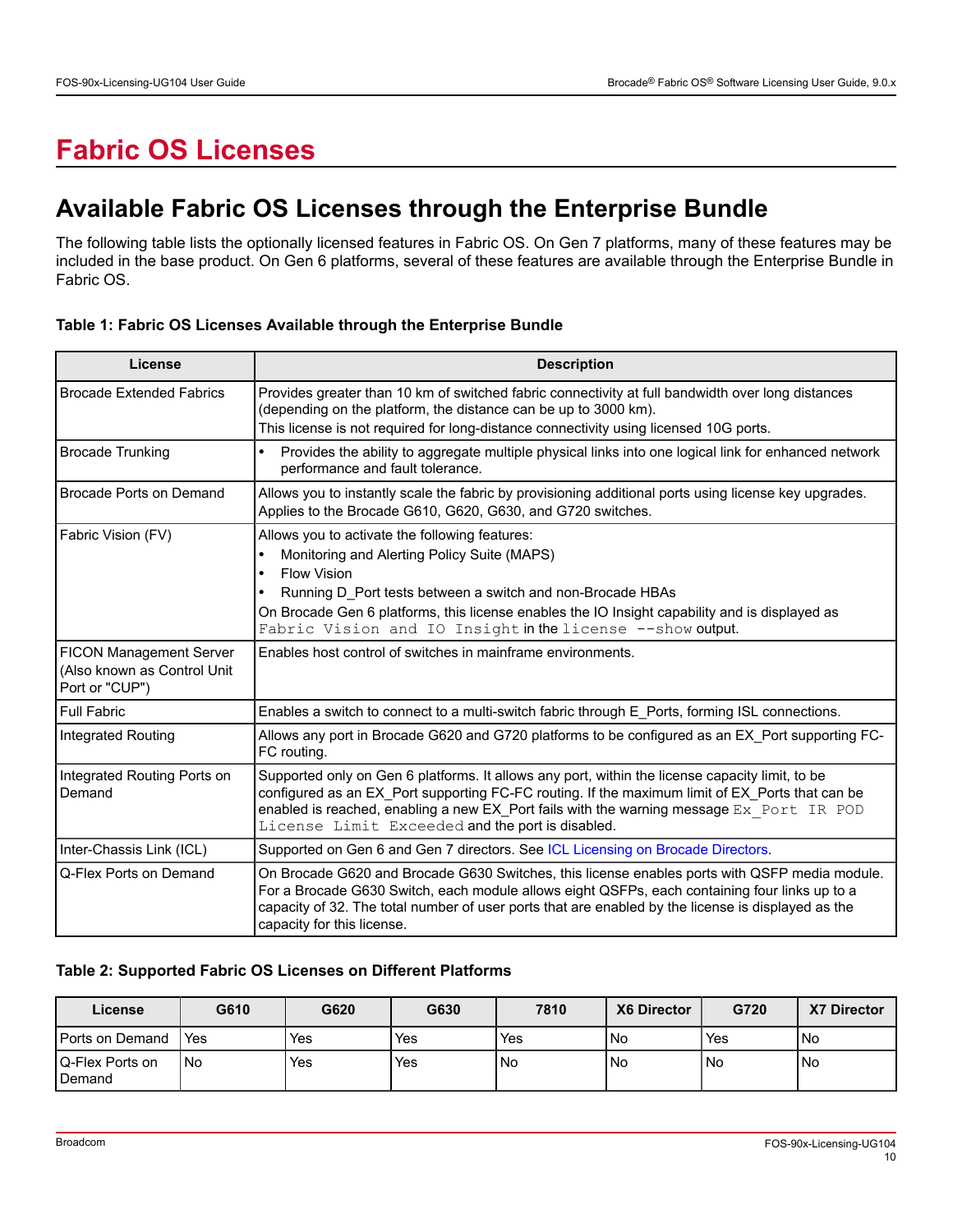| License                                   | G610      | G620      | G630      | 7810 | <b>X6 Director</b> | G720           | <b>X7 Director</b> |
|-------------------------------------------|-----------|-----------|-----------|------|--------------------|----------------|--------------------|
| Integrated Routing   No                   |           | Yes       | <b>No</b> | No   | <b>No</b>          | Yes            | Yes                |
| Integrated Routing No<br>l Port on Demand |           | <b>No</b> | Yes       | Yes  | Yes                | N <sub>o</sub> | N <sub>o</sub>     |
| Extended Fabrics                          | Yes       | Yes       | Yes       | Yes  | Yes                | Yes            | Yes                |
| Trunking                                  | Yes       | Yes       | Yes       | Yes  | Yes                | Yes            | Yes                |
| <b>FICON</b><br>Management<br>Server      | l No      | Yes       | <b>No</b> | l No | Yes                | Yes            | Yes                |
| l Fabric Vision                           | Yes       | Yes       | Yes       | Yes  | Yes                | Yes            | Yes                |
| <b>ICL</b>                                | <b>No</b> | <b>No</b> | <b>No</b> | l No | Yes                | N <sub>o</sub> | Yes                |

## <span id="page-10-0"></span>**ICL Licensing on Brocade Directors**

Brocade inter-chassis links (ICLs) are high-performance ports for interconnecting multiple Brocade X7, X6, and DCX 8510 Directors. The ICL feature is used on the X7-4, X7-8, X6-4, X6-8, DCX 8510-4, and DCX 8510-8. This document focuses on the Brocade X7 and X6 product families that are supported by Fabric OS version 9.0.x and higher.

After the addition or removal of a license, license enforcement is performed on the ICL ports only after being disabled and enabled. An ICL license must be installed on the enterprise platforms at both ends of the ICL connection.

### <span id="page-10-1"></span>**ICL License on Brocade X6 Directors**

The ICL license activates ICL ports on the X6 platform core blades.

- **On the Brocade X6-8** For an X6-8 director, a maximum of two licenses is required to fully enable all ICL ports on each blade. Each core blade in the X6-8 supports 16 QSFP ports or 64 ICL links, for a total of 32 QSFP ports or 128 ICL links per system. Each ICL license has a capacity that can be displayed by the licenseShow command. The capacity defines the number of ICL links that can be enabled on each core blade once a license is installed.
	- **ICL license with 32-link capacity** This license capacity enables the QSFP ports 0–3 (links 0–15) and 8–11 (links 32–47) on each core blade of the switch. This enables 64 ICL links on the system.
	- **ICL license with 64-link capacity** This license capacity enables all of the QSFP ports 0–15 (links 0–63) on each core blade of the switch. This enables 128 ICL links on the system.
- **On the Brocade X6-4** For an X6-4 director, a maximum of two licenses is required to fully enable all ICL ports on each blade. Each core blade in the X6-4 supports 8 QSFP ports or 32 ICL links. Each ICL license has a capacity that can be displayed by the licenseShow command. The capacity defines the number of ICL links that can be enabled on each core blade once a license is installed.
	- **ICL license with 16-link capacity** This license capacity enables the QSFP ports 0–1 (links 0–7) and 4–5 (links 16–23) on each core blade of the switch. This enables 32 ICL links on the system.
	- **ICL license with 32-link capacity** This license capacity enables all of the QSFP ports 0–7 (links 0–31) on each core blade of the switch. This enables 64 ICL links on the system.

### <span id="page-10-2"></span>**ICL License on Brocade X7 Directors**

The ICL license activates ICL ports on the X7 platform core blades. An ICL license must be installed on director platforms at both ends of the ICL connection. X7 licenses can be applied to either X7-4 or X7-8 directors and can support 8 QSFP ports (or 32 links).

• **On the Brocade X7-8** – For an X7-8 director, four licenses are required to fully enable all ICL ports, with a minimum of two licenses installed. Each core blade in the X7-8 supports 16 QSFP ports or 64 ICL links. Each ICL license has a capacity that can be displayed by the licenseShow command. The capacity defines the number of ICL links that can be enabled on each core blade once a license is installed.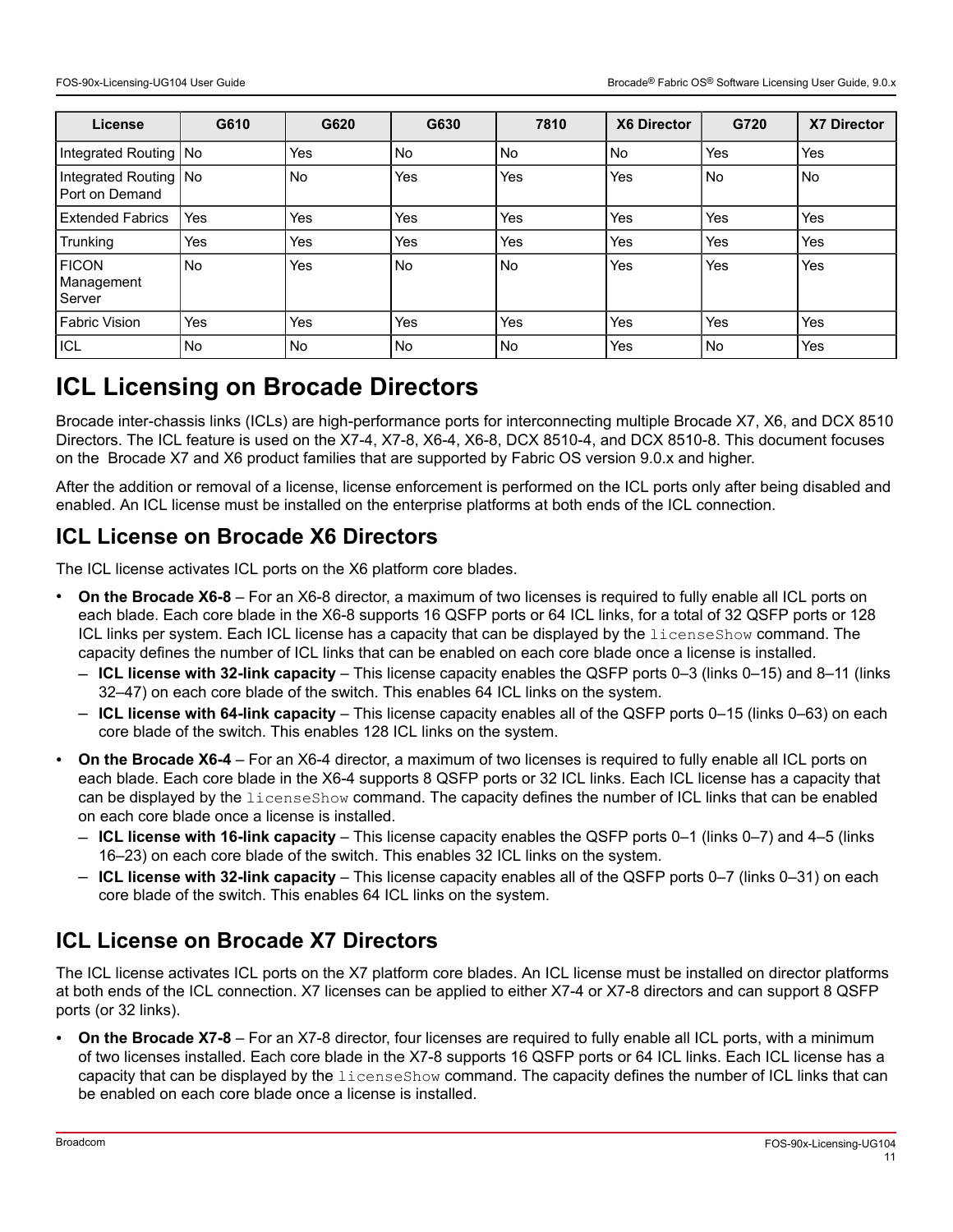- **ICL license with 16-link capacity**  This license capacity enables the QSFP ports 0–1 (links 0–7) and 8–9 (links 32–39) on each core blade of the switch. This enables 32 ICL links on the system.
- **ICL license with 32-link capacity** This license capacity enables the QSFP ports 0–3 (links 0–15) and 8–11 (links 32–47) on each core blade of the switch. This enables 64 ICL links on the system.
- **ICL license with 48-link capacity** This license capacity enables the QSFP ports 0–5 (links 0–23) and 8–13 (links 32–55) on each core blade of the switch. This enables 96 ICL links on the system.
- **ICL license with 64-link capacity** This license capacity enables all the QSFP ports on each core blade of the switch. This enables 128 ICL links on the system.
- **On the Brocade X7-4** A 4-slot X7 director requires two licenses to enable all 16 ICL QSFP ports on both core blades. Each core blade in the X7-4 supports 8 QSFP ports or 32 ICL links. Each ICL license has a capacity that can be displayed by the licenseShow command. The capacity defines the number of ICL links that can be enabled on each core blade once a license is installed.
- **ICL license with 16-link capacity** This license capacity enables the QSFP ports 0–1 (links 0–7) and 4–5 (links 16–23) on each core blade of the switch. This enables 32 ICL links on the system.
- **ICL license with 32-link capacity** This license capacity enables all QSFP ports on each core blade of the switch. This enables 64 ICL links on the system.

## <span id="page-11-0"></span>**Support for the Brocade 7810 Upgrade License**

The Brocade 7810 Extension Switch supports a single upgrade license to enable features and capabilities available in a fully upgraded switch model.

A single upgrade license key supports a combination of the following licenses:

- Advanced Extension
- **Extension Fabric**
- Fabric Vision and IO Insight
- Integrated Routing Ports on Demand
- Ports on Demand
- **Trunking**
- WAN Rate Upgrade

The following table lists the limitations of the base model, the base model with an upgrade license, and the fully upgraded license model for the Brocade 7810 Extension Switch.

#### **Table 3: Base Model and Upgrade License for the Brocade 7810 Extension Switch**

| <b>Features</b>                      | <b>Base Model</b>      | <b>Base Model with Upgrade License</b><br>or Fully Upgraded License Model |
|--------------------------------------|------------------------|---------------------------------------------------------------------------|
| <b>IFC Port Limits</b>               | 4                      | 12                                                                        |
| <b>VE Port Limits</b>                |                        | 4                                                                         |
| I GE WAN Port Limits                 |                        | 6                                                                         |
| l GE LAN Port Limits                 |                        | 4                                                                         |
| GE Port Speed Limit                  | 10Gb/s                 | 10Gb/s                                                                    |
| l WAN Bandwidth Limit                | 1Gb/s                  | 2.5Gb/s                                                                   |
| Max IPEX Flows (LAN TCP Connections) | 128 per DP/128 per box | 128 per DP/128 per box                                                    |
| <b>IPsec Support</b>                 | Yes                    | Yes                                                                       |
| Compression Support                  | Yes                    | Yes                                                                       |
| <b>FC Trunking Support</b>           | No                     | Yes                                                                       |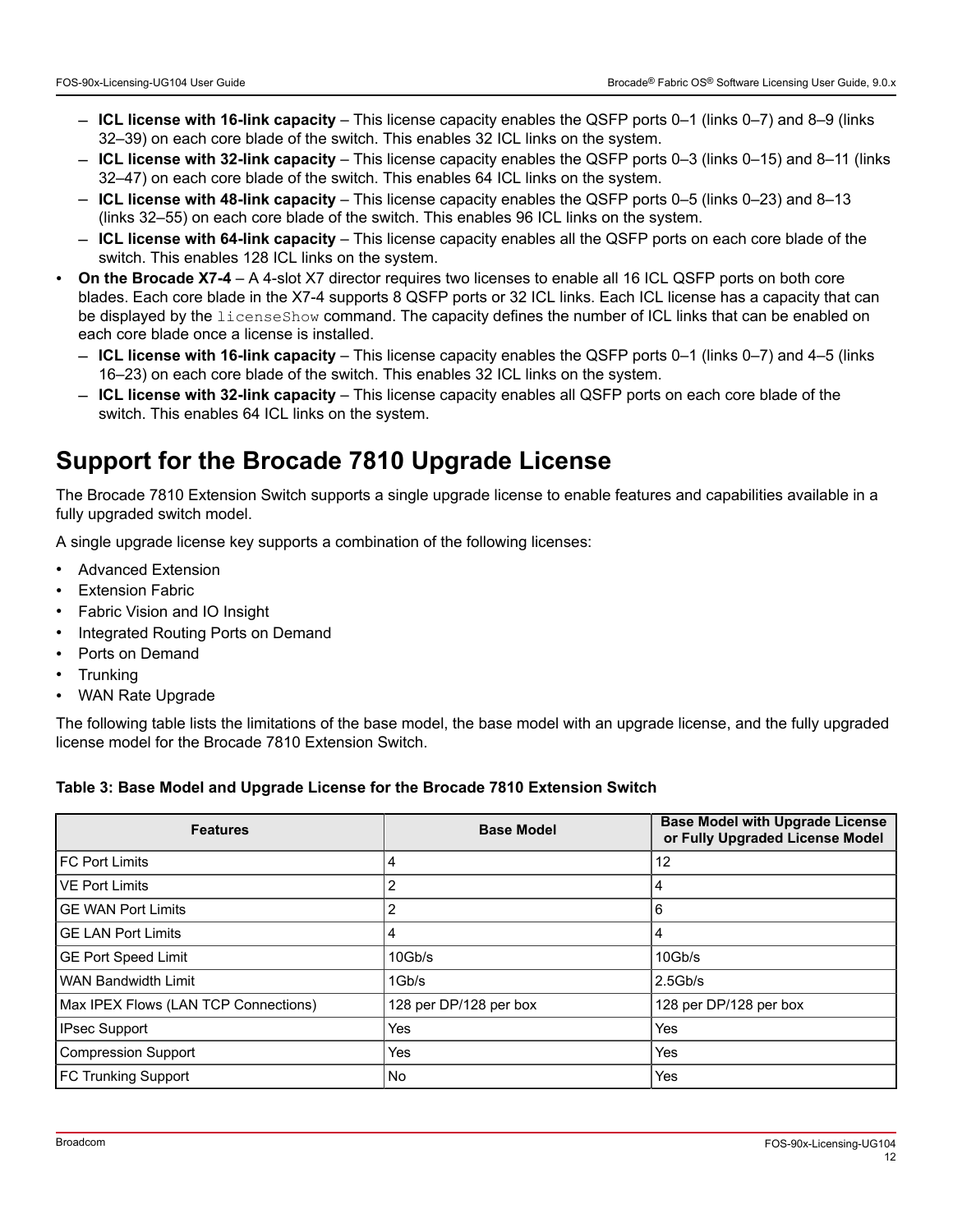| <b>Features</b>                   | <b>Base Model</b> | <b>Base Model with Upgrade License</b><br>or Fully Upgraded License Model |
|-----------------------------------|-------------------|---------------------------------------------------------------------------|
| <b>Extension Trunking Support</b> | No                | Yes                                                                       |
| <b>Fabric Vision Support</b>      | No                | Yes                                                                       |
| Adaptive Rate Limiting Support    | Yes               | Yes                                                                       |
| <b>FICON Support</b>              | No                | l No                                                                      |

## <span id="page-12-0"></span>**Temporary Licensing**

A temporary license uses a "try-before-you-buy" approach for certain features so that you can experience the feature and its capabilities before buying the license. Once you have installed the license, you are given a time limit to use the feature. A temporary license can be either a regular temporary license or a universal temporary license.

- A regular temporary license is available on a per-switch basis.
- A universal temporary license can be applied on multiple switches.

A regular temporary license can be added to replace a universal temporary license and vice-versa, but neither can be added when a permanent license for the feature is already installed.

The following licenses are available as regular temporary or universal temporary licenses:

- Advanced Extension
- Advanced FICON Acceleration
- FICON Management Server (CUP)
- Integrated Routing
- Integrated Routing Ports on Demand
- **ISL Trunking**
- WAN Rate Upgrade 1
- WAN Rate Upgrade 2

#### **NOTE**

To obtain a temporary license, contact your Broadcom representative.

### <span id="page-12-1"></span>**Date Change Restriction**

Once the temporary license is installed, you cannot change the time maintained by the switch until the temporary license is removed. To change the time, you must remove the license, change the date and time, and then re-install the license on the switch.



### **CAUTION**

If you are using NTP to synchronize the time between your network devices, including switches and backbones, do not attempt to change the system date and time when a temporary license is installed.

### <span id="page-12-2"></span>**Configuration Upload and Download Considerations**

The configdownload or configupload commands download or upload the legacy, enhanced, consumed capacities, and temporary licenses respectively.

The string-based licenses are uploaded and installed on configdownload after license validation. The XML-based file licenses are installed as license certificates, and all license certificates are appended to the configuration file on configupload .

On configdownload , each license certificate is validated and installed on the switch.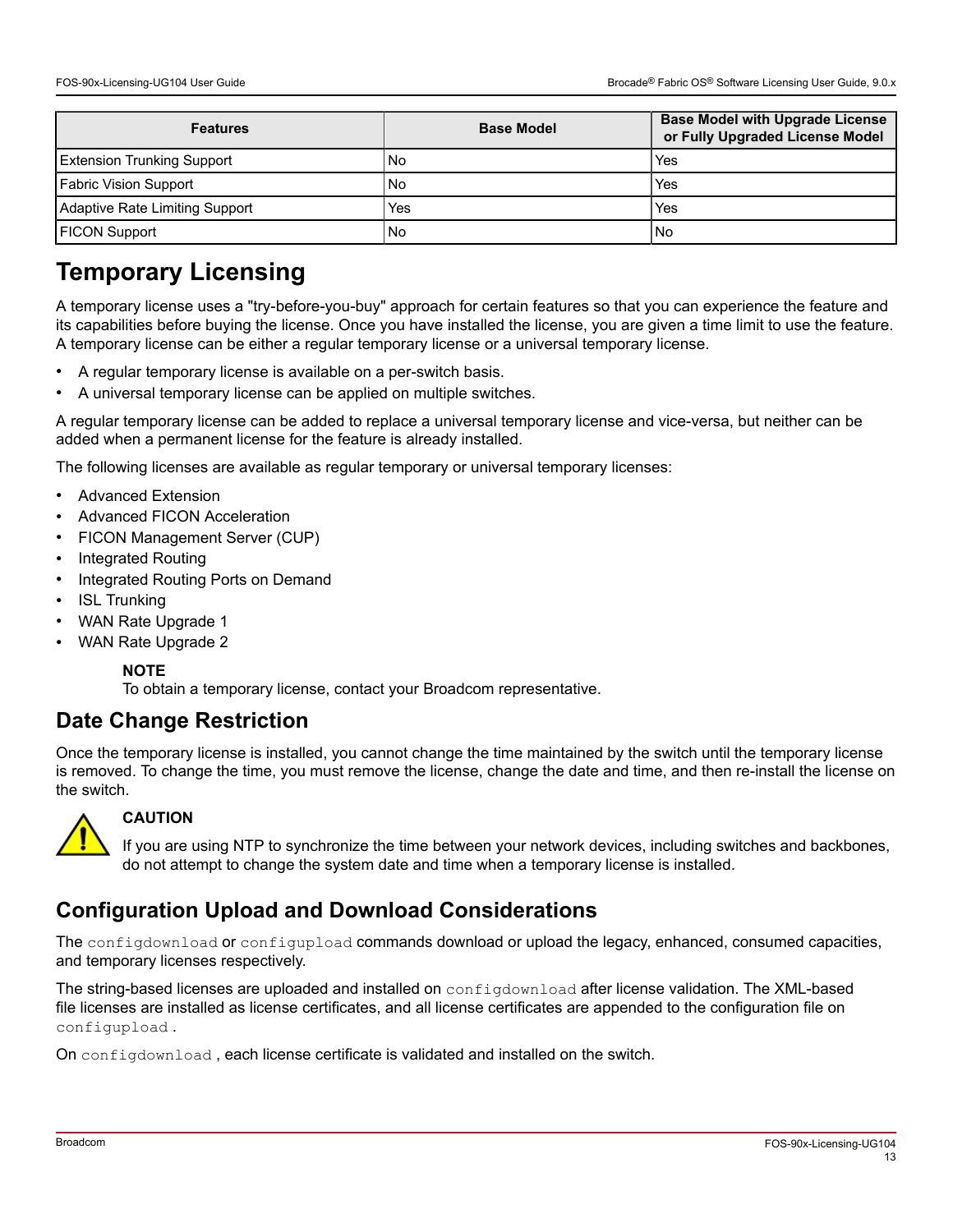### <span id="page-13-0"></span>**Expired Licenses**

The license --show command allows you to see installed temporary licenses, even after they have expired. Expired licenses have the output string License has expired . RASLog warning messages are generated, once the license is expired. An expired license may become unusable after a reboot, failover, firmware download, or disable or enable operation for a port or switch.

### <span id="page-13-1"></span>**Universal Temporary Licenses**

Universal temporary license keys include a duration period. Once installed on a switch, an expiration date is calculated and the duration is decremented on a daily basis until there is no remaining time, at which point the license expires. Consequently, universal temporary licenses must not be installed on a switch until you are ready to use or test the feature, so as not to unnecessarily consume a portion of the temporary-use duration.

The expiration date is based on the system time at the installation of the license plus the number of days for which the universal temporary license is valid. Universal temporary licenses cannot be removed and reinstalled on the same switch.

Universal temporary licenses are always retained in the product's license database even though they can be explicitly deleted from any user interface.

### <span id="page-13-2"></span>**Extending a Universal Temporary License**

Extending a universal temporary license is done either by adding a temporary license with an expiry date after the universal temporary license expiry date or by adding a permanent license. Re-applying an existing universal temporary license is not allowed.

### <span id="page-13-3"></span>**Universal Temporary License Shelf Life**

All universal temporary licenses are encoded with a "shelf life" expiration date. Once this date is reached, the temporary licensed feature can no longer be used on the switch.

## <span id="page-13-4"></span>**License Requirements for Individual Features**

The following table lists licensed features, each feature's associated license name, and, if applicable, the location on the local or any connecting switch on which the license must be installed.

### **NOTE**

- Capacity-based feature licenses (IR Ports on Demand, Ports on Demand, Q-Flex Ports on Demand, or ICL) are not allowed to be created as combination licenses with any other features in the same license (only the capacity-based feature and its capacity are allowed in the license). Capacity in a capacity feature license cannot be zero or "not specified". Any licenses that are already installed before Fabric OS 8.2.0, will be flagged in license --show output as having the capacity incorrectly specified.
- The POD features cannot be included in a single combination license with any other features.
- Trial licenses are supported only for a single feature, and a combination of trial licenses is not supported.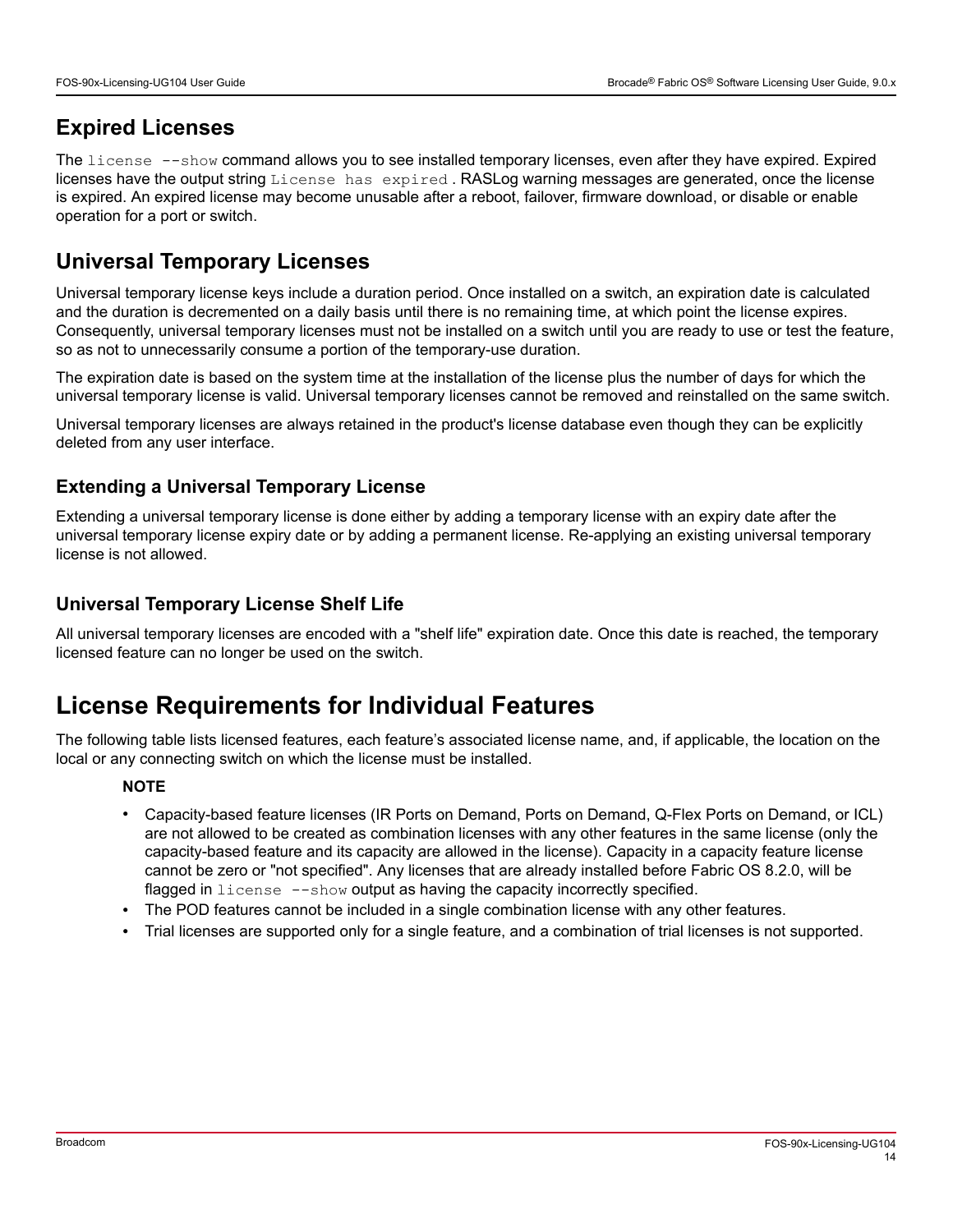### **Table 4: License Requirements and Location by Feature**

| <b>Feature</b>                                                                                                           | License                                                                                                                                                                                                                                                                         | Where the License Should Be Installed                                                   |  |
|--------------------------------------------------------------------------------------------------------------------------|---------------------------------------------------------------------------------------------------------------------------------------------------------------------------------------------------------------------------------------------------------------------------------|-----------------------------------------------------------------------------------------|--|
| ClearLink Diagnostics (D_Port)                                                                                           | No license required for D_Port tests between two<br>switches or between a switch and a Brocade HBA.<br>A Fabric Vision license is required for D Port tests<br>between a switch and a non-Brocade HBA.                                                                          | If a Fabric Vision license is required, it must<br>be installed on the local switch.    |  |
| <b>Extended Fabrics</b>                                                                                                  | <b>Extended Fabrics</b>                                                                                                                                                                                                                                                         | Local and attached switches.                                                            |  |
| <b>FCIP Trunking</b>                                                                                                     | <b>Advanced Extension</b>                                                                                                                                                                                                                                                       | Local and attached switches.                                                            |  |
| Fibre Channel Routing/EX Ports                                                                                           | Integrated Routing or Integrated Routing Ports On<br>Demand                                                                                                                                                                                                                     | Local switch.                                                                           |  |
| <b>FICON-CUP</b>                                                                                                         | <b>FICON Management Server</b>                                                                                                                                                                                                                                                  | Local switch.                                                                           |  |
| Flow Vision:<br><b>Flow Generator</b><br>$\bullet$<br><b>Flow Performance Monitor</b><br>$\bullet$<br><b>Flow Mirror</b> | <b>Fabric Vision</b>                                                                                                                                                                                                                                                            | Local switch.                                                                           |  |
| Inter-Chassis Link (ICL)                                                                                                 | ICL POD license on the Brocade X6 and X7 Director.                                                                                                                                                                                                                              | Local and attached platforms.                                                           |  |
| Long Distance                                                                                                            | <b>Extended Fabrics</b>                                                                                                                                                                                                                                                         | Local and attached switches.<br>A license is needed on both sides of the<br>connection. |  |
| Monitoring and Alerting Policy<br>Suite (MAPS)                                                                           | <b>Fabric Vision</b><br>If you have the Advanced Performance Monitoring<br>and the Fabric Watch licenses installed, you do not<br>need the Fabric Vision license.<br>MAPS basic monitoring (system resources, SFP,<br>Fabric Performance Impact) does not require a<br>license. | Local switch.                                                                           |  |
| Ports                                                                                                                    | Ports on Demand and Q-Flex Ports on Demand<br>licenses required; applicable to a select set of<br>switches only.                                                                                                                                                                | Local switch.                                                                           |  |
| <b>Slow Drain Device Quarantine</b>                                                                                      | <b>Fabric Vision</b>                                                                                                                                                                                                                                                            | Local and attached switches.                                                            |  |
| Trunking                                                                                                                 | <b>Trunking license</b><br>For ICL trunking, no license is required.                                                                                                                                                                                                            | Local and attached switches.                                                            |  |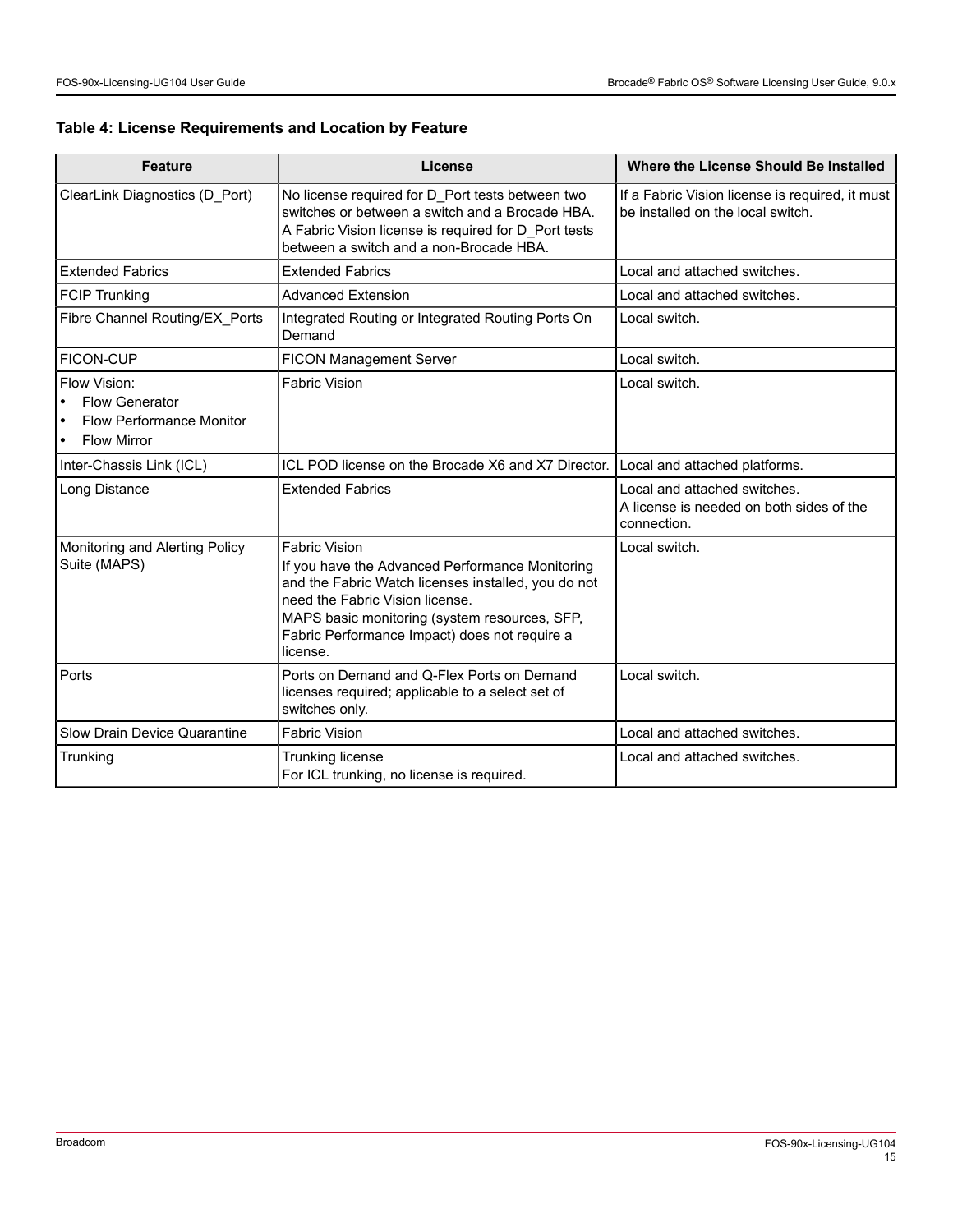# <span id="page-15-0"></span>**Licensing Tasks**

## <span id="page-15-1"></span>**Software Licensing Configuration Tasks**

The following steps describe the configuration tasks for generating and obtaining a software license and then installing it on the Brocade Fabric OS switch.

1. Order the desired license. For a list of available licenses, refer to the [Available Fabric OS Licenses](#page-9-1) section. **NOTE**

To obtain a trial license, contact your Broadcom representative.

2. When you receive the transaction key, retrieve the license ID (LID) of the switch using the CLI or Web Tools GUI. See [Obtaining the License ID](#page-15-3).

If you received the transaction key in a paperpack, record the LID on the entitlement certificate in the space provided.

- 3. Log in to the Brocade software portal to generate and obtain the license string or XML-file based license key. For instructions on obtaining a license, refer to the [Generating a License Key](#page-16-0) task.
- 4. Install the license on the switch.
	- a. For instructions on installing the license using license string, refer to the [Installing the License Using License String](#page-17-0) task.
	- b. For instructions on installing the license using XML file, refer to the [Installing the License Using XML File](#page-17-1) task.
- 5. Verify that the license is installed. For instructions on viewing an installed license, refer to the [Viewing Licenses](#page-21-0) [Installed on a Switch](#page-21-0) task.

## <span id="page-15-2"></span>**Licensing Commands**

The following table summarizes the Fabric OS CLI commands that can be used to manage licensed features. For detailed information on these commands, refer to the *Brocade Fabric OS Command Reference Manual*.

| Command                                                                                     | <b>Description</b>                                                                                                                                                       |
|---------------------------------------------------------------------------------------------|--------------------------------------------------------------------------------------------------------------------------------------------------------------------------|
| license --install                                                                           | Adds a license to the switch. The license key is case-sensitive and must be entered<br>exactly.                                                                          |
| license --show                                                                              | Displays the license ID of the system. It also displays current license keys, along<br>with a list of licensed products enabled by these keys.                           |
| license --{{release reserve} -<br>port <portnum portnum-portnum>}</portnum portnum-portnum> | Manages the release and reservation of a port before using a port on Dynamic<br>Ports on Demand (DPOD) or Double Density Ports on Demand (DDPOD) license<br>assignments. |
| license --show -port                                                                        | Displays the DPOD license details.                                                                                                                                       |
| llicense --remove                                                                           | Removes a license from the switch.                                                                                                                                       |

#### **Table 5: Fabric OS Commands Related to Licensing**

## <span id="page-15-3"></span>**Obtaining the License ID**

You must have a license ID to generate the license file in the Broadcom licensing portal.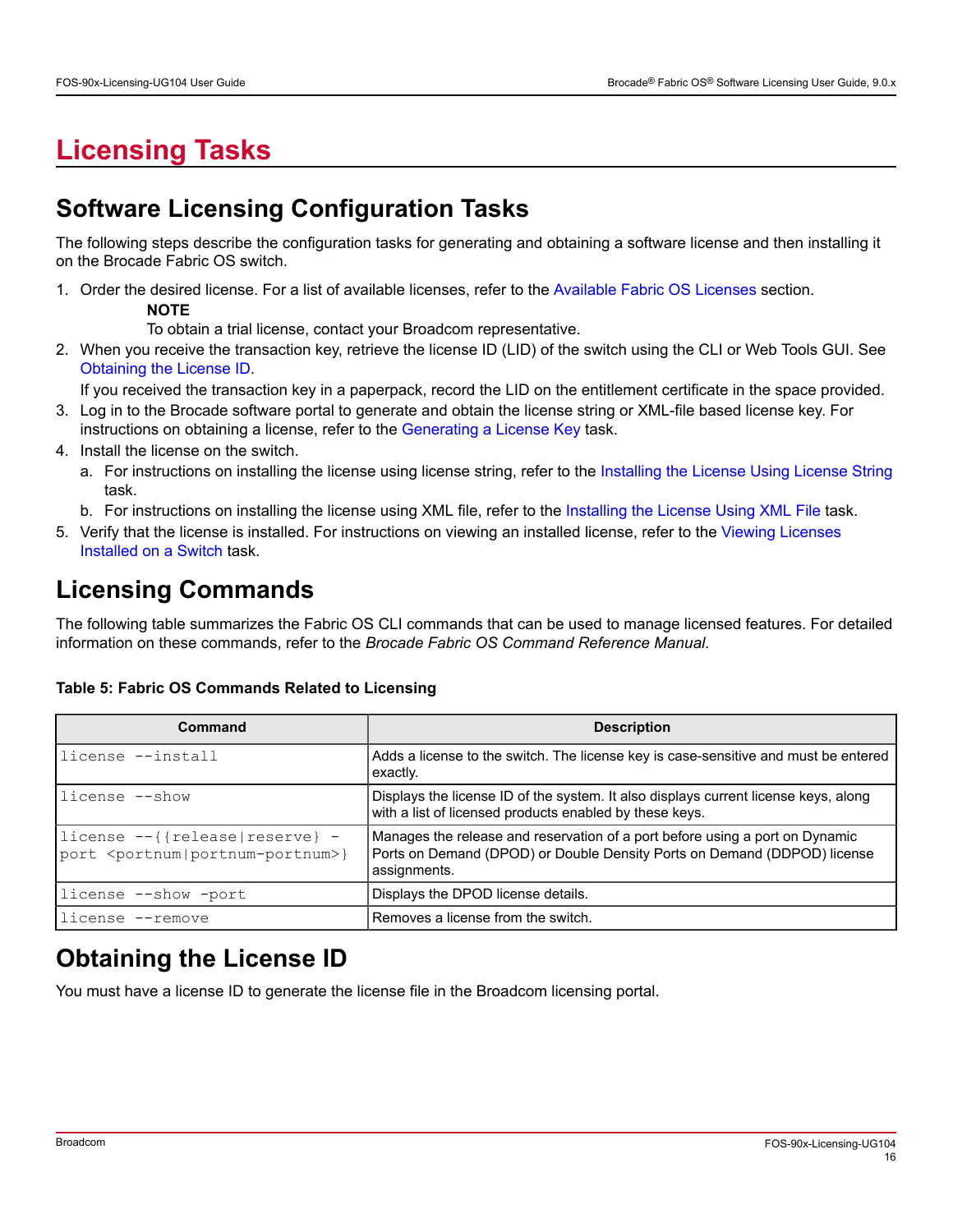Obtain the license ID of the switch or chassis using the CLI method:

- 1. Connect to the switch, and log in using an account with admin permissions.
- 2. Enter license --show -lid to display the license ID of the switch.

```
switch:admin> license --show -lid
10:00:c4:f5:7c:01:3a:78
```
#### **NOTE**

To obtain the license ID using the Web Tools GUI, refer to the *Brocade Fabric OS Web Tools User Guide*.

## <span id="page-16-0"></span>**Generating a License Key**

Use the following procedure to generate and obtain a FOS license key.

- 1. Go to [https://www.broadcom.com,](https://www.broadcom.com/) and then select the **LOGIN** drop-down at the top-right of the web page.
- 2. Click **LOGIN** or **REGISTER**. Once logged in, you will be redirected to the Broadcom support portal.
- 3. Click **Brocade Products**. You will be redirected to the **Brocade Products** page.
- 4. Click **Licensing**. You will be redirected to the **Broadcom Licensing Portal** page.
- 5. Enter the transaction key. Click **Next** to continue.

| <b>License Generation</b>                                                                        |                       |
|--------------------------------------------------------------------------------------------------|-----------------------|
|                                                                                                  |                       |
|                                                                                                  |                       |
| Information<br>Identify<br><b>Results</b>                                                        |                       |
|                                                                                                  |                       |
| <b>License Generation</b>                                                                        |                       |
| Please proceed for license generation with Transaction Key or Re-Host Key. Read Input Guidelines |                       |
|                                                                                                  |                       |
|                                                                                                  |                       |
| Transaction Key or Re-Host Key                                                                   |                       |
| Add more Transaction Key(s)                                                                      |                       |
|                                                                                                  | <b>Next</b><br>Cancel |

Note: Re-host keys are generated only by the SANnav<sup>™</sup> application and are used only on SANnav.

- 6. Enter the license ID (LID) that you obtained earlier in the **Unit Information** field. Click **Next** to continue.
- 7. Read the Broadcom End User License Agreement, and if you agree to the terms, select the **I have read and accept** checkbox.
- 8. Click **Generate** to generate the license.
- 9. The license key will be sent by email and can also be downloaded by selecting the blue license hyperlink from the Broadcom licensing portal UI.
- 10. If a license string is generated, save it to your local folder for future reference.
- 11. If an XML certificate file is generated, save it to the remote server, where it will be retrieved for installing the license.

Next, you must install the license to the FOS device.

### <span id="page-16-1"></span>**Installing the FOS Software License**

This section describes the procedure to install the FOS software license.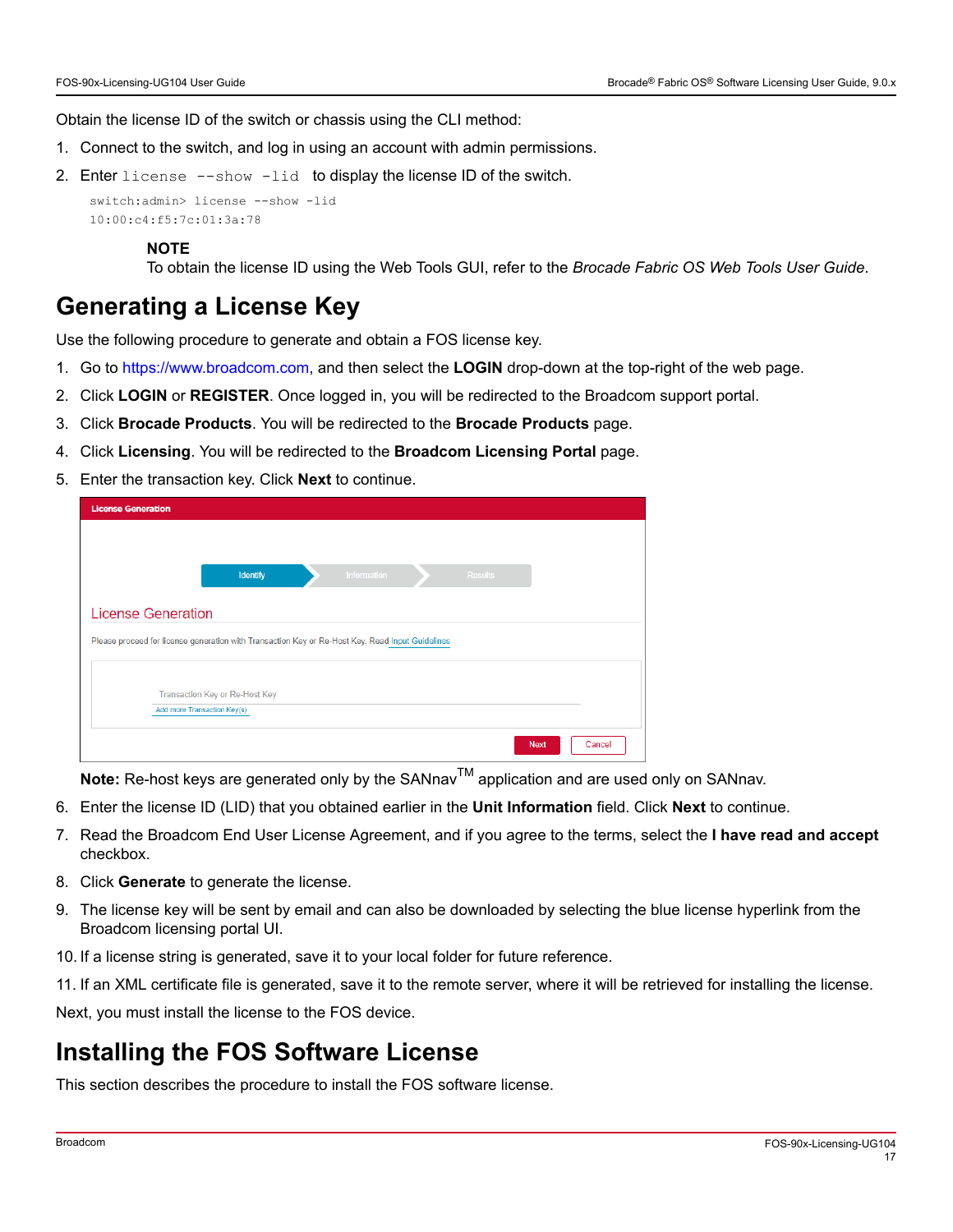### <span id="page-17-0"></span>**Installing the License Using a License String**

This method is used to install licenses on Gen 6 platforms with specific switch types. For more information on supported platforms, see [License Type for Different FOS Platforms](#page-7-0).

For Brocade Gen 6 switches and directors, you must pass the license key in the license --install command to install the licenses.

- 1. Connect to the switch, and log in using an account with admin permissions.
- 2. Activate the license using the license  $-$ install  $-key$  <lic key> command.

```
switch:admin> license --install -key HP9ttZNSgmB4MCD3NmNWgQDWtAKBFtXtBSFJF
```

```
2019/09/19-03:06:06, [SEC-3051], 4715, SLOT 1 | CHASSIS, INFO, G620, The license key/serial number
 HP9ttZNSgmB4MCD3NmNWgQDWtAKBFtXtBSFJF is Added.
```
3. Verify that the license was installed by entering the  $l$  icense  $-$ -show command. The licensed features that are currently installed on the switch are listed. If the feature is not listed, use the  $license -*instant*1$  command to install the license.

```
sw0:FID128:admin> license --show
License Id: 10:00:c4:f5:7c:66:df:c8
License 1 :
-------------------------------------------------------------------
License key : HP9ttZNSgmB4MCD3NmNWgQDWtAKBFtXtBSFJF
License features : Ports on Demand
License Capacity : 24
```
### <span id="page-17-1"></span>**Installing the License Using an XML File**

This method is used to install licenses on Gen 6 and Gen 7 platforms using an XML certificate file. For more information on supported platforms, see [License Type for Different FOS Platforms.](#page-7-0)

For Brocade Gen 6 and Gen 7 switches or directors, you must use the XML-based certificate file in the license -install command to install the licenses.

- 1. Connect to the switch, and log in using an account with admin permissions.
- 2. Activate the license using the license --install command.

```
switch:admin> license --install {-key <lic key>} | {-h <hostip> -t <protocol> [-m <server port number>] -u
 <user> [-p <password>] -f <filepath/xmlfile>}
```

```
-h is remote host ip address
```

```
-t transport protocol
```
- -m server port number.
- -u username to login into remote system.
- -p password of the remote system
- -f file path in the remote system.
- 3. Verify that the license was installed by entering the  $l$  icense  $-$ -show command. The licensed features that are currently installed on the switch are listed. If the feature is not listed, use the license --install command to install the license.

```
switch:admin> license --show
```

```
License Id: 10:00:c4:f5:7c:66:df:c8
```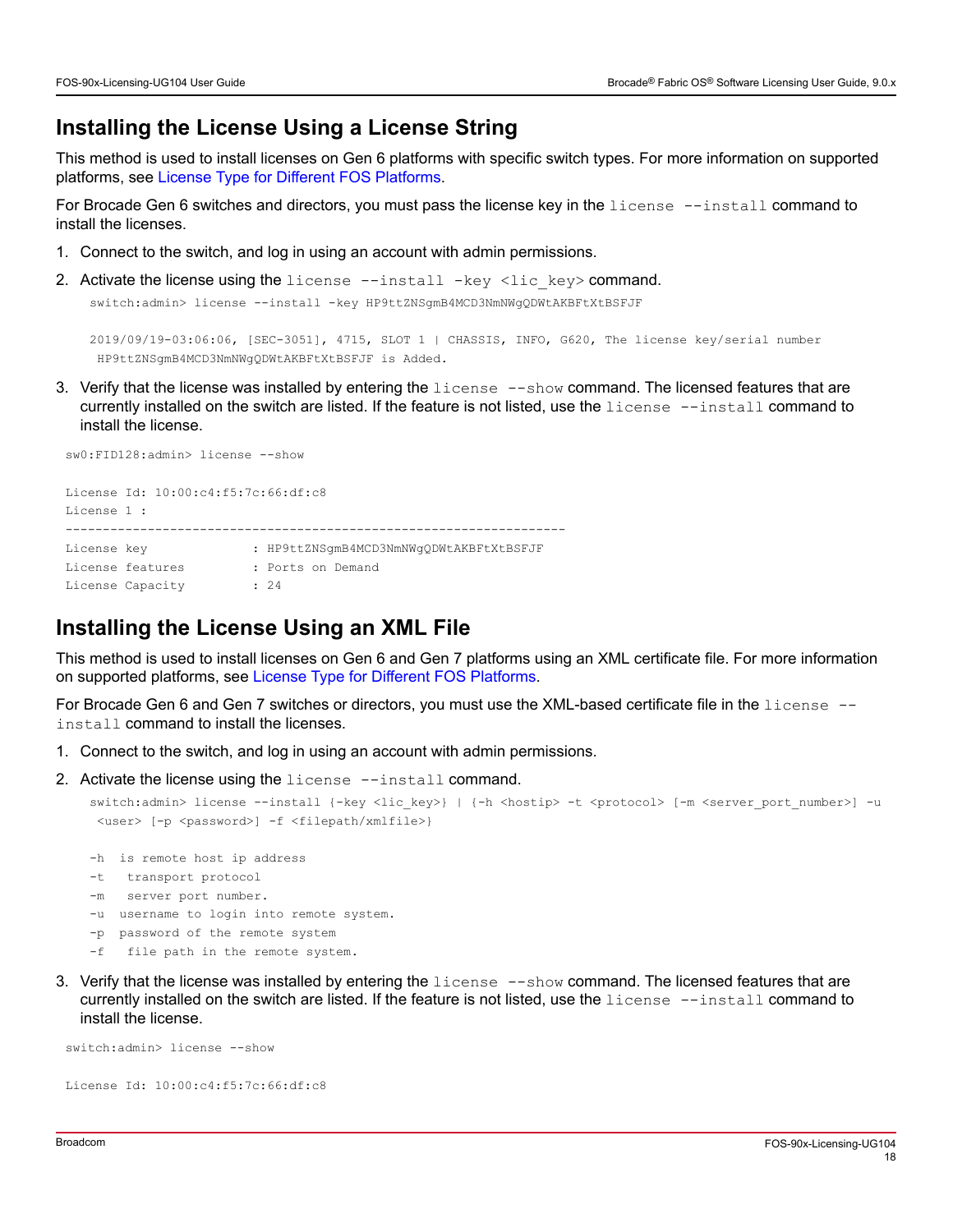```
License 1:
```

```
-------------------------------------------------------------------------------------
License serial number: FOS-01-0-03-11201017
License features : Trunking
Generation Date : 09/17/2019
```
### <span id="page-18-0"></span>**Adding a Licensed Feature**

#### **NOTE**

Enabling a feature on a switch may be a separate task from adding the license. Refer to the *Brocade Fabric OS Administration Guide* for information on enabling a feature.

Use the following procedure to add a licensed feature.

- 1. Connect to the switch, and log in using an account with admin permissions.
- 2. Activate the license using the license --install command.
- 3. Verify that the license was installed by entering the  $l$  icense  $-$ -show command. The licensed features that are currently installed on the switch are listed. If the feature is not listed, use the license --install command to install the license.

Some features may require additional configuration, or you may need to disable and re-enable the switch to make them operational; refer to *license --install* in the *Brocade Fabric OS Administration Guide* for more information on feature configuration.

The following is an example of adding all possible other licenses besides the Ports on Demand licenses for the Brocade G630 Switch with switch type 173 running Fabric OS 9.0.0, including a combination license for the noncapacity-licensed features. Note that any capacity license is overwritten when a license with equal or higher capacity for that same feature is added. Removing a newly added license leaves the switch without any license for the feature, as the prior license is not retained.

```
switch: admin> license --show
License Id: 10:00:00:27:f8:f0:2a:e8
switch:admin> license --install -key R7NgAQZ3m4FWYMJaK7JrH7DaJDDYFPfKBAY
2019/09/12-03:06:06, [SEC-3051], 4715, CHASSIS, INFO, G630, The license key/serial number
 R7NgAQZ3m4FWYMJaK7JrH7DaJDDYFPfKBAY is Added.
For license change to take effect, it may be necessary to enable affected ports...
switch:admin> license --install -key AMLRWtSS3FXXmHga4DNFSKZDQANmKWJPCSFYMWHAXHAA
2017/02/23-15:20:23, [SEC-3051], 1835, CHASSIS, INFO, G630, The license key
 AMLRWtSS3FXXmHga4DNFSKZDQANmKWJPCSFYMWHAXHAA is Added. 
switch:admin> license --show
License Id: 10:00:00:27:f8:f0:2a:e8
License 1 :
-------------------------------------------------------------------
License key : R7NgAQZ3m4FWYMJaK7JrH7DaJDDYFPfKBAYHA
License features : Extended Fabric
                  Trunking
                  Integrated Routing
                  Fabric Vision and IO Insight
```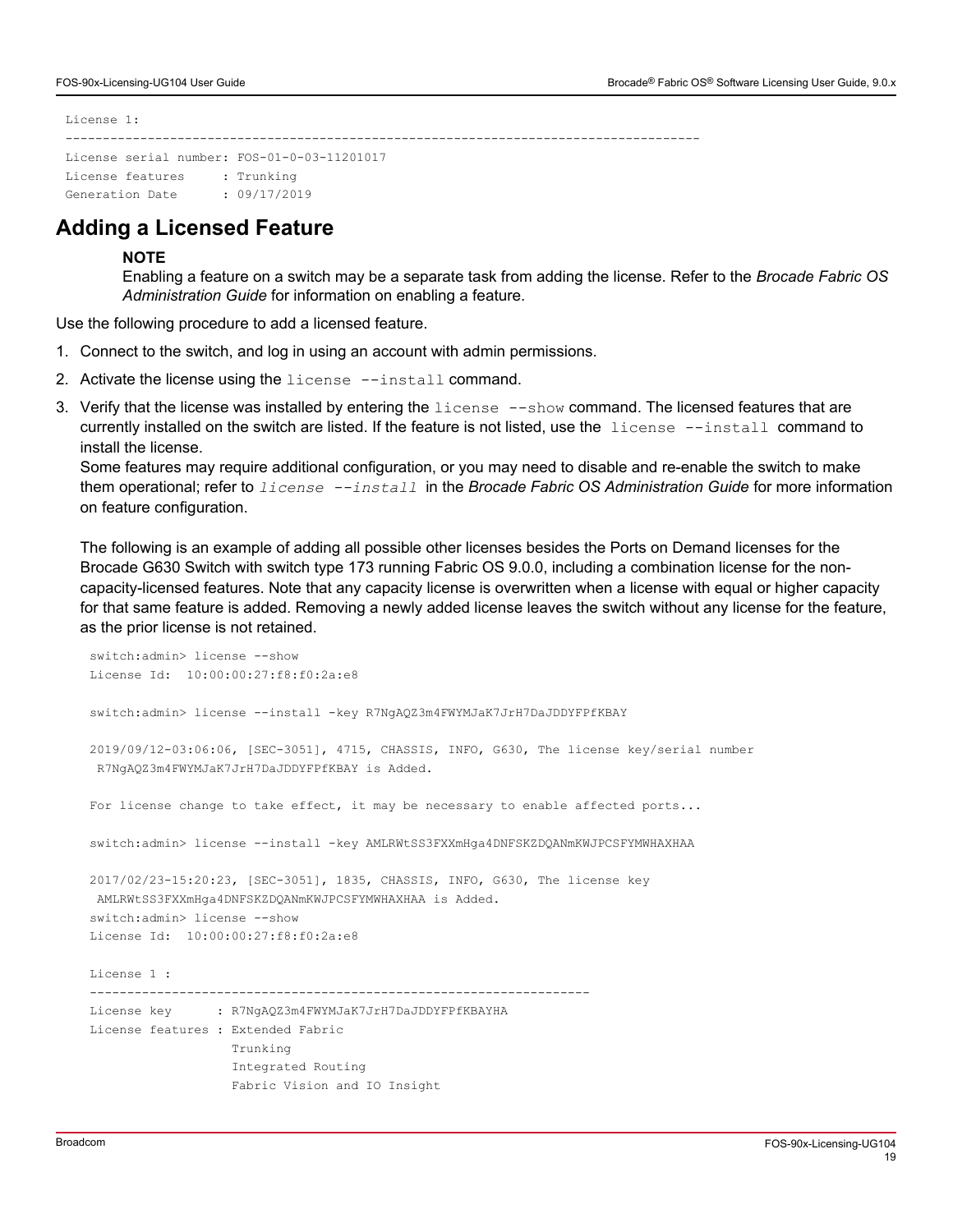Generation date : 03/11/2020

The following is an example of adding the Ports on Demand licenses for the Brocade G720 Switch running Fabric OS 9.0.0 using an XML file. Here, the example shows the Enterprise bundle has been factory installed to include all FOS feature licenses.

```
switch:admin> license --show
License Id: 10:00:c4:f5:7c:01:b3:f0
License 1 :
----------------------------------------------------
License serial number : FOS-01-0-01-11201306
License features : Extended Fabric 
                          Trunking
                          Integrated Routing
                          Fabric Vision and IO Insight
Generation date : 02/09/2020
switch:admin> license --install -h 10.1.1.1 -t scp -u scp -p fwdlacct -f var/ftp/pub/path/pm410308/i/
lc_new/lc_1000c4f57c013a78_f_8_12_43.xml
lc_1000c4f57c013a78_f_8_12_43.xml
100% 1365 36.2KB/s 00:00
License Installed [FOS-01-0-02-11201018]
switch: admin> license --show
License Id: 10:00:c4:f5:7c:01:b3:f0
License 1 :
----------------------------------------------------
License serial number : FOS-01-0-01-11201306
License features : Extended Fabric 
                           Trunking
                          Integrated Routing
                          Fabric Vision and IO Insight
Generation date : 02/09/2020
License 2 :
-----------------------------------------------------------------
License serial number : FOS-01-0-02-11201018
License features : Ports on Demand
License Capacity : 8<br>Generation date : 03/11/2020
Generation date
```
### <span id="page-19-0"></span>**Removing Software Licenses**

This section describes the procedures to remove software licenses.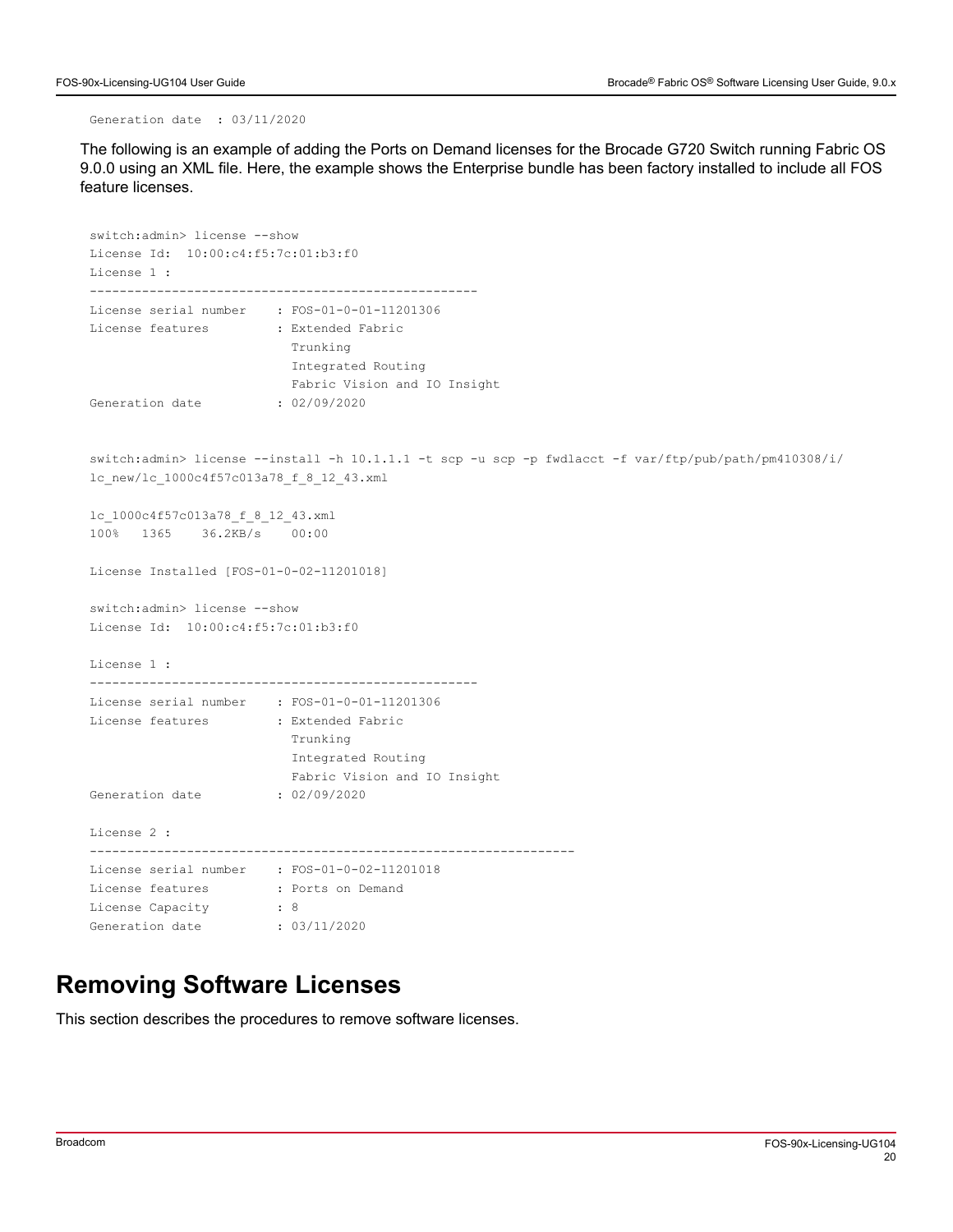### <span id="page-20-0"></span>**Removing a Licensed Feature**

switch:admin> license --show

Use the following procedure to remove a licensed feature.

- 1. Connect to the switch, and log in using an account with admin permissions.
- 2. Enter the license --show command to display the active licenses.

```
License Id : 10:00:c4:f5:7c:01:b3:f0 
License 1 : 
 ------------------------------------------------------------- 
License serial number : FOS-01-0-01-11201306 
License features : Q-Flex Ports on Demand
License Capacity : 16 
Generation date : 09/11/2019
License 2 : 
------------------------------------------------------------- 
License serial number : FOS-01-0-03-11201311 
License features : Trunking
Generation date : 09/11/2019
```
3. Remove the license key using the license --remove command.

The license key is case-sensitive and must be entered exactly as given. The quotation marks are optional. After removing a license key, the licensed feature is disabled when the switch is rebooted or when it is disabled and enabled.

```
switch:admin> license --remove "FOS-01-0-03-11201311"
removing license serial number "FOS-01-0-03-11201311"
```
4. Enter the license --show command to verify that the license is disabled.

Entering the license --show command after the license --remove command displays the remaining licenses.

```
switch:admin> license --show 
License Id : 10:00:c4:f5:7c:01:b3:f0 
License 1 : 
 ------------------------------------------------------------- 
License serial number : FOS-01-0-01-11201306
License features : Q-Flex Ports on Demand
License Capacity : 16
Generation date : 09/11/2019
```
If there are no license keys, license --show displays No licenses.

### <span id="page-20-1"></span>**Removing an Expired License**



#### **CAUTION**

This procedure is disruptive to the switch.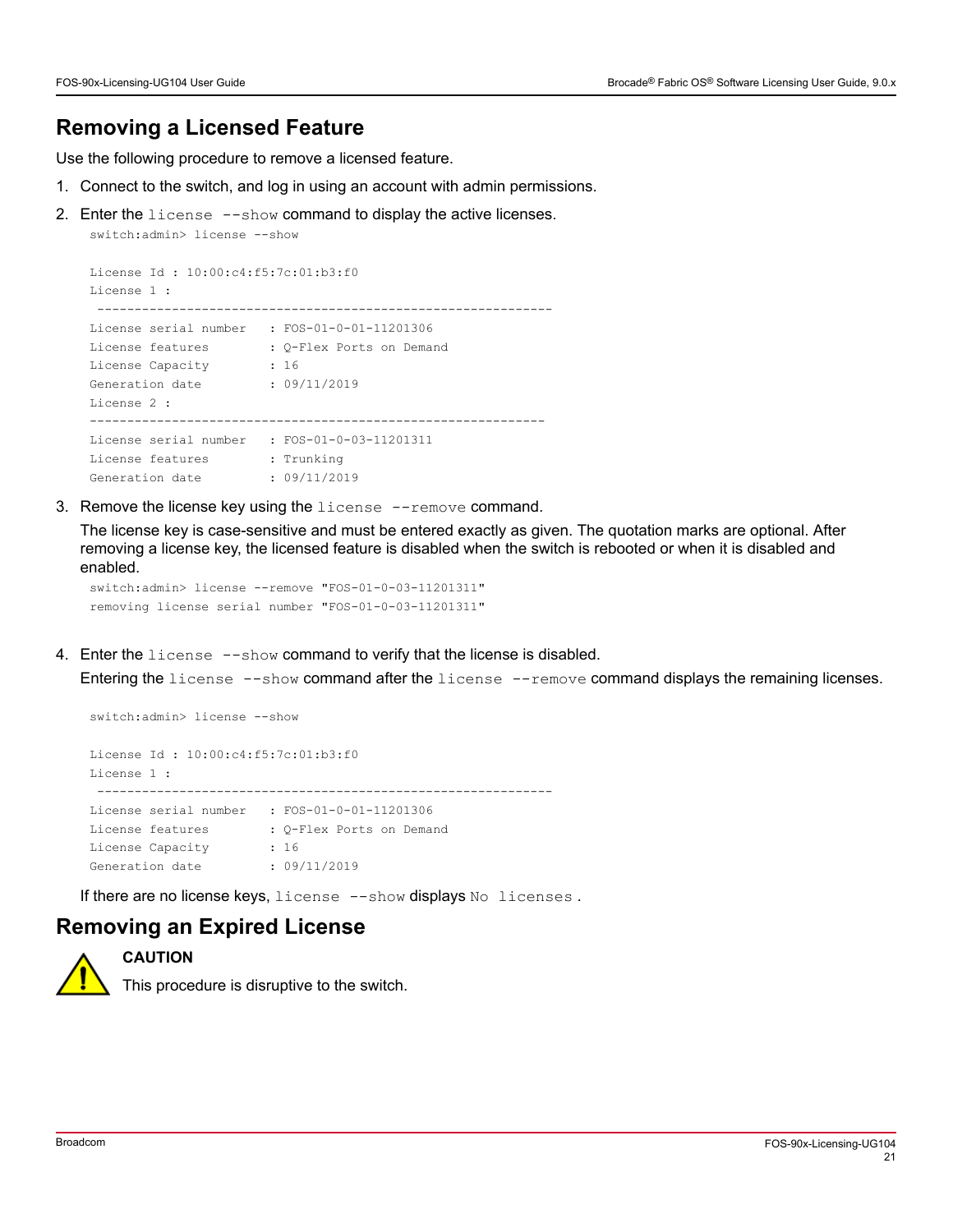Use the following procedure to remove an expired license.

- 1. Connect to the switch, and log in using an account with admin permissions.
- 2. Enter the reboot command for the expiration to take effect.

### <span id="page-21-0"></span>**Viewing Licenses Installed on a Switch**

Use the following procedure to view all installed licenses.

- 1. Connect to the switch, and log in using an account with admin permissions.
- 2. Enter the license --show command.
	- The first example shows the output for an XML-file-based license key, and the second example shows the output for a license string.

#### Example 1:

switch:admin> license --show

```
License Id : 10:00:c4:f5:7c:01:b3:f0 
License 1 : 
 ------------------------------------------------------------- 
License serial number : FOS-01-0-01-11201306 
License features : Q-Flex Ports on Demand
License Capacity : 16 
Generation date : 09/11/2019
License 2 : 
------------------------------------------------------------- 
License serial number : FOS-01-0-03-11201311
License features : Trunking
Generation date : 09/11/2019
```
#### Example 2:

```
sw0:FID128:root> license --show 
License Id : 10:00:c4:f5:7c:94:81:4c 
License 1 : 
------------------------------------------------------------- 
License key : 3XRfaNRgmYZ7F3A7WCaPr4mmHXWJ9mG3BSQ3D 
License features : Fabric Vision and IO Insight
```
Save the output to a text file in a secure location. If licenses are lost or removed from the switch, you can use the saved output to recover or add them.

Some licenses may display with the text "Obsolete license" or "Unknown license". This happens because of changes in the licensing requirements of some features that no longer require a license key but are still installed on a switch.

### <span id="page-21-1"></span>**Troubleshooting Licensing Issues**

Some features require licenses to work properly. To view a list of features and their associated licenses, see [License](#page-13-4) [Requirements for Individual Features.](#page-13-4) Licenses are created using a switch license ID (LID), so you cannot apply one license to different switches. Before calling your switch support provider, verify that you have the correct licenses installed by using the license --show command.

- 1. Connect to the switch, and log in using an account with admin permissions.
- 2. Enter the license --show command to determine if the appropriate licenses are installed on the local switch and any connecting switches. A list of the currently installed licenses on the switch is displayed. If the license is not listed, install the license using the license --install command.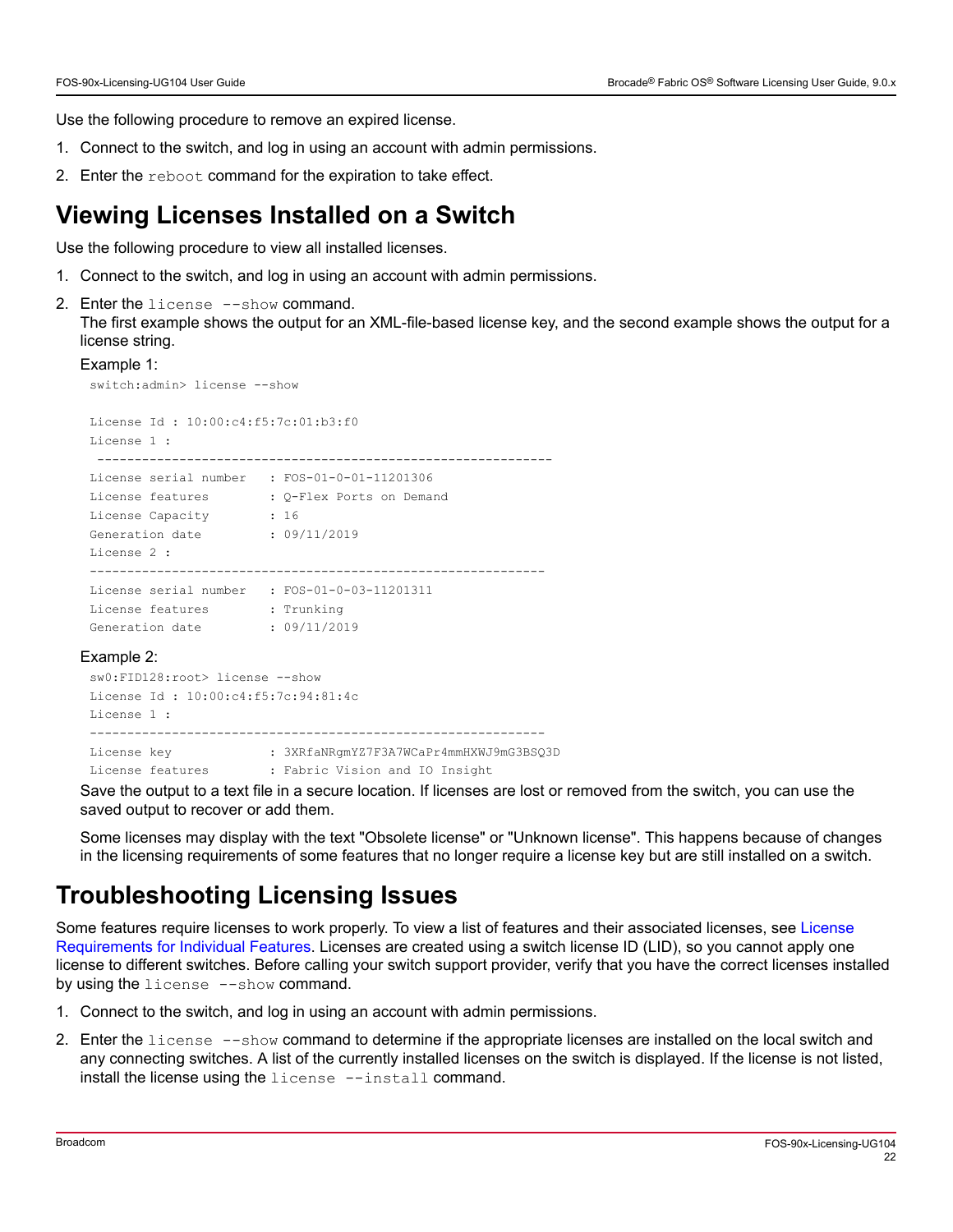# <span id="page-22-0"></span>**Ports on Demand Licensing**

### <span id="page-22-1"></span>**Ports on Demand Overview**

The Brocade models in the following table can be purchased with the number of licensed ports indicated. As your needs increase, you can activate unlicensed ports up to a device-constrained maximum by purchasing and installing the optional Ports on Demand licensed product.

#### **Table 6: Ports on Demand Licensed Port Count by Platform**

| <b>Platform</b>           | <b>Description</b>                                                                                                                                                                                                                                              |
|---------------------------|-----------------------------------------------------------------------------------------------------------------------------------------------------------------------------------------------------------------------------------------------------------------|
| Brocade G610              | Can be purchased with 8, 16, or 24 licensed ports. A maximum of 24 ports is allowed.                                                                                                                                                                            |
| Brocade G620              | Can be purchased with 24, 36, or 48 licensed SFP ports. A maximum of 48 SFP ports is allowed.<br>The Q-Flex Ports on Demand license provides 4 QSFP ports, providing a total of 16 individual links.                                                            |
| Brocade G630              | Can be purchased with a base allowance of 48 licensed SFP ports and two license step upgrades of 24 ports<br>each. A maximum of 96 SFP ports is allowed. The Q-Flex Ports on Demand license provides 8 QSFP ports,<br>providing a total of 32 individual links. |
| Brocade 7810<br>Extension | Can be purchased with 4 or 12 licensed Fibre Channel ports. A maximum of 12 Fibre Channel ports is<br>allowed.                                                                                                                                                  |
| l Brocade G720            | Can be purchased with 24, 32, 40, 48, or 56 licensed SFP ports. A maximum of 56 SFP ports is allowed.                                                                                                                                                           |

#### **ATTENTION**

Licenses are not interchangeable between platforms. For example, if you bought a POD license for a Brocade G720, you cannot use that license on an another Brocade G720 or Brocade G620. The licenses are based on the switch license IDs and are not interchangeable.

The following table shows the ports that are enabled by default and the ports that can be enabled after you install the first and second Ports on Demand licenses for each switch type.

#### **Table 7: Available User Ports When Implementing PODs**

| <b>Platform</b>           | <b>Available User Ports</b><br><b>Without a POD License</b> | <b>Available User Ports</b><br>With a POD License | <b>POD</b><br><b>Increments</b> | <b>QSFP POD</b>                                                    |  |  |
|---------------------------|-------------------------------------------------------------|---------------------------------------------------|---------------------------------|--------------------------------------------------------------------|--|--|
| l Brocade G610            | 8 SFP+ ports                                                | Ports on Demand: 24 SFP+<br>ports                 | 8                               | N/A                                                                |  |  |
| Brocade G620              | 24 SFP+ ports                                               | Ports on Demand: 48 SFP+<br>ports                 | 12                              | Q-Flex Ports on Demand: 16<br>QSFP ports (4 ports on each<br>QSFP) |  |  |
| l Brocade G630            | 48 SFP+ ports                                               | Ports on Demand: 96 SFP+<br>ports                 | 24                              | Q-Flex Ports on Demand: 32<br>QSFP ports (4 ports on each<br>QSFP) |  |  |
| Brocade 7810<br>Extension | 4 SFP+ ports                                                | Ports on Demand: 12 SFP+<br>ports                 | 8                               | N/A                                                                |  |  |
| l Brocade G720            | 24 SFP+ ports                                               | Ports on Demand: 56 SFP+<br>ports                 | 8                               | N/A                                                                |  |  |

Ports on Demand is ready to be unlocked in the switch firmware. Its license key may be part of the licensed paperpack supplied with the switch software, or you can purchase the license key separately from your switch vendor. You may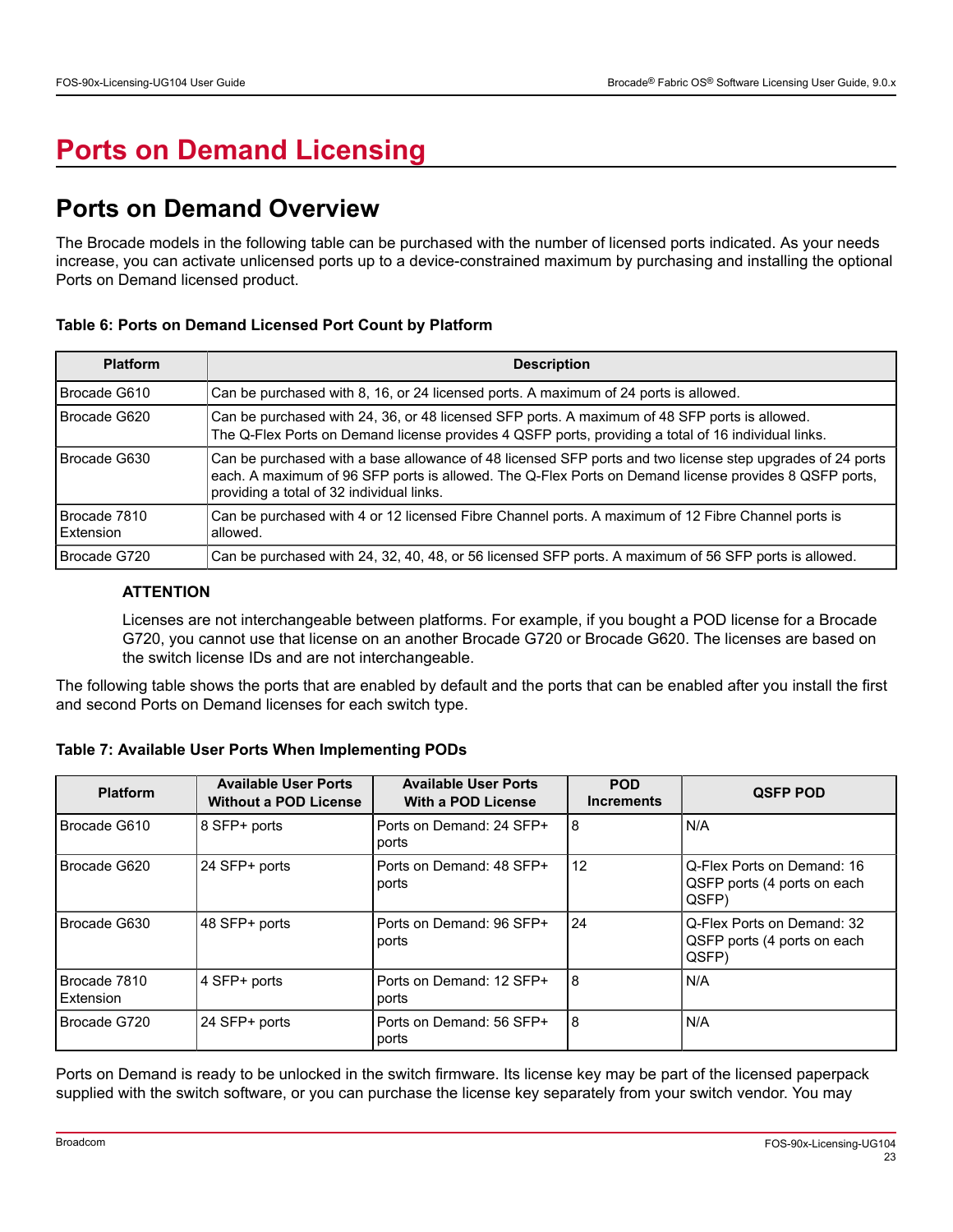need to generate a license key from a transaction key supplied with your purchase. See [Generating a License Key](#page-16-0) for instructions on generating a license key.

Each Ports on Demand license activates the next group of ports in numerical order in 8-, 12-, or 24-port increments, depending on the model. Before installing a license key, you must insert transceivers in the ports to be activated. Remember to insert the transceivers in the lowest group of inactive port numbers first. For example, if only 16 ports are currently active and you are installing one Ports on Demand license key, make sure to insert the transceivers in ports 16 through 23. If you install a second license key later, insert the transceivers in ports 24 through 31. For details on inserting transceivers, refer to the switch's hardware reference manual.

With Dynamic Ports on Demand mode on fixed-port switches, the order in which the ports are enabled does not matter; any ports can be used so long as the total number of ports does not exceed the licensed capacity.

## <span id="page-23-0"></span>**Activating Ports on Demand Using an SSH Session**

Use the following procedure to activate Ports on Demand using an SSH session.

- 1. Connect to the switch, and log in using an account with admin permissions.
- 2. Verify the current states of the ports using the portshow command.

In the portshow output, the Licensed field indicates whether the port is licensed.

3. Install the Brocade Ports on Demand license.

For instructions on how to install a license, see [Adding a Licensed Feature](#page-18-0).

4. Use the portenable command to enable the ports.

Alternatively, you can disable and then enable the switch to activate the ports.

5. Use the portshow command to check the newly activated ports.

### <span id="page-23-1"></span>**Dynamic Ports on Demand**

The Dynamic Ports on Demand (DPOD) feature automatically assigns POD licenses from a pool of available licenses based on the server blade or switch installation.

The following switches support Dynamic POD:

- Brocade G610
- Brocade G620
- Brocade G630
- Brocade 7810 Extension
- Brocade G720

#### **NOTE**

The static POD is not supported on the above platforms.

Dynamic POD assigns ports to the POD license as they come online. Typically, assignments are sequential, starting with the lowest port number. However, variations in the equipment attached to the ports can cause the ports to come online at different times. This means that the port assignment order is not guaranteed.

If the switch detects more active links than allowed by the current POD licenses, some ports will not be assigned a POD license. Ports that do not receive a POD assignment have a state of "No Sync" or "On Sync"; these ports are not allowed to progress to the online state. Ports that cannot be brought online because of insufficient POD licenses have a state of "(No POD License) Disabled." You can use the switchshow command to display the port states.

### <span id="page-23-2"></span>**Displaying Port License Assignments**

When you display the available licenses, you can also view the current port assignment of those licenses.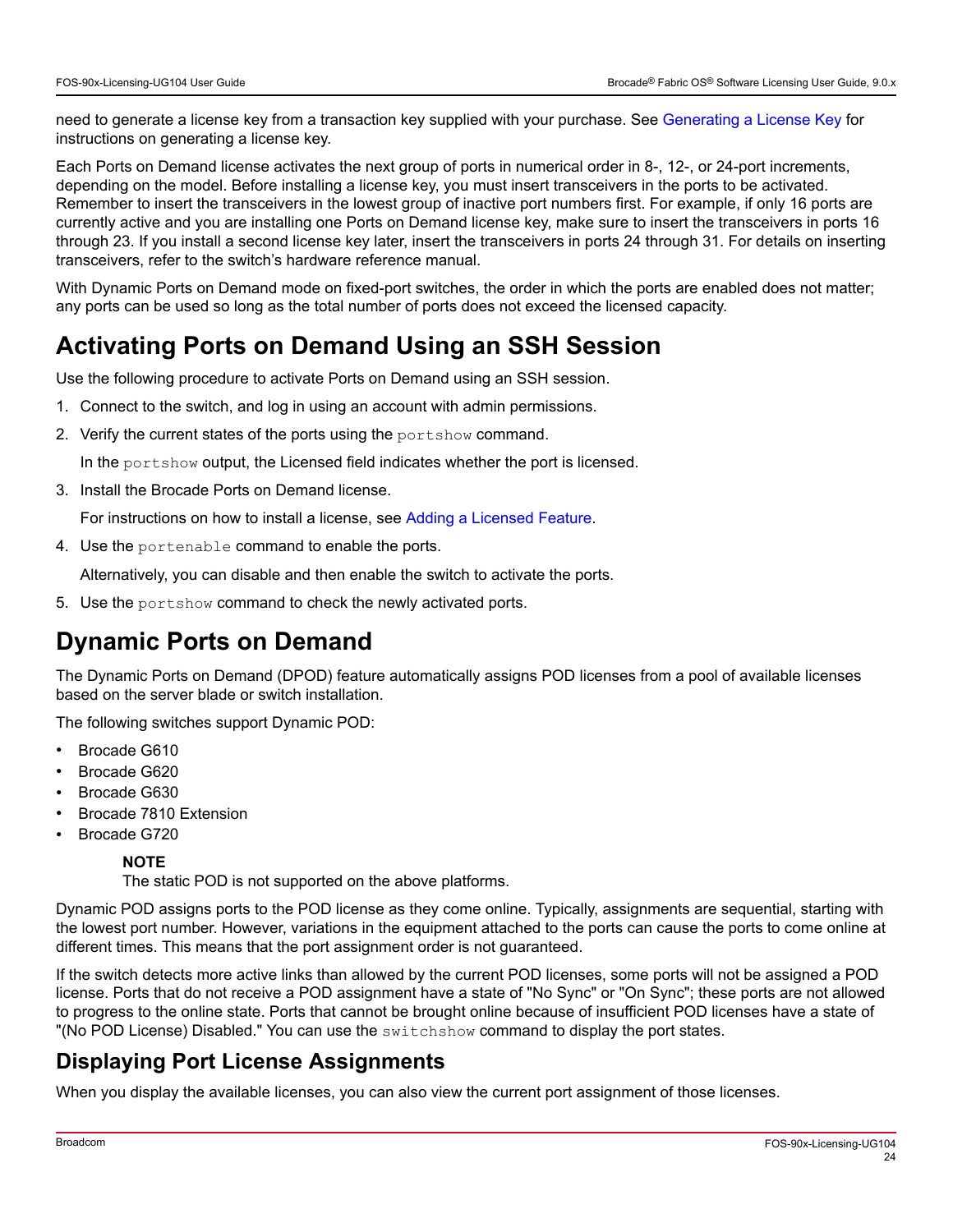Use the following procedure to display the port license assignments.

- 1. Connect to the switch, and log in using an account with admin permissions.
- 2. Enter the license --show -port command.

The following example shows manually assigned POD licenses for the Brocade G620 Switch.

```
switch:admin> license --show -port
24 SFP-based ports are available in this switch
Ports on Demand license is installed
   Dynamic POD method is in use
24 SFP-based port assignments are provisioned for use in this switch:
  8 SFP-based port assignments are provisioned by the base switch allowance
  16 SFP-based port assignments are provisioned by the Ports on Demand license
24 SFP-based ports are assigned to the base switch allowance or installed licenses:
   8 ports are assigned to the Ports on Demand base switch allowance
  14 SFP-based ports are assigned to the Ports on Demand license
SFP-based ports assigned to the base switch allowance:
  0, 1*, 2, 3, 4, 5, 6, 7*
SFP-based ports assigned to the Ports on Demand license:
  8, 9, 10, 11, 12, 13, 14, 15,
  16*, 17, 18, 19, 20, 21
SFP-based ports that are not assigned:
  22, 23
2 license reservations are still available for use by unassigned ports
3 license assignments are held by offline ports (indicated by *)
```
The following example shows manually assigned POD licenses for the Brocade 7810 Extension Switch.

```
switch:admin> license --show -port
12 SFP-based ports are available in this switch
Ports on Demand license is installed
  Dynamic POD method is in use
12 SFP-based port assignments are provisioned for use in this switch:
  4 SFP-based port assignments are provisioned by the base switch allowance
  8 SFP-based port assignments are provisioned by the Ports on Demand license
SFP-based ports assigned to the base switch allowance:
 0, 1*, 2, 3SFP-based ports assigned to the Ports on Demand license:
  8, 9, 10, 11*
SFP-based ports that are not assigned:
  4, 5, 6, 7
4 license reservations are still available for use by unassigned ports
```
3 license assignments are held by offline ports (indicated by \*)

The following example shows manually assigned POD licenses for the Brocade G720 Switch.

```
switch:admin> license --show -port
    64 ports are available in this switch
    Ports on Demand license is installed
      Dynamic POD method is in use
```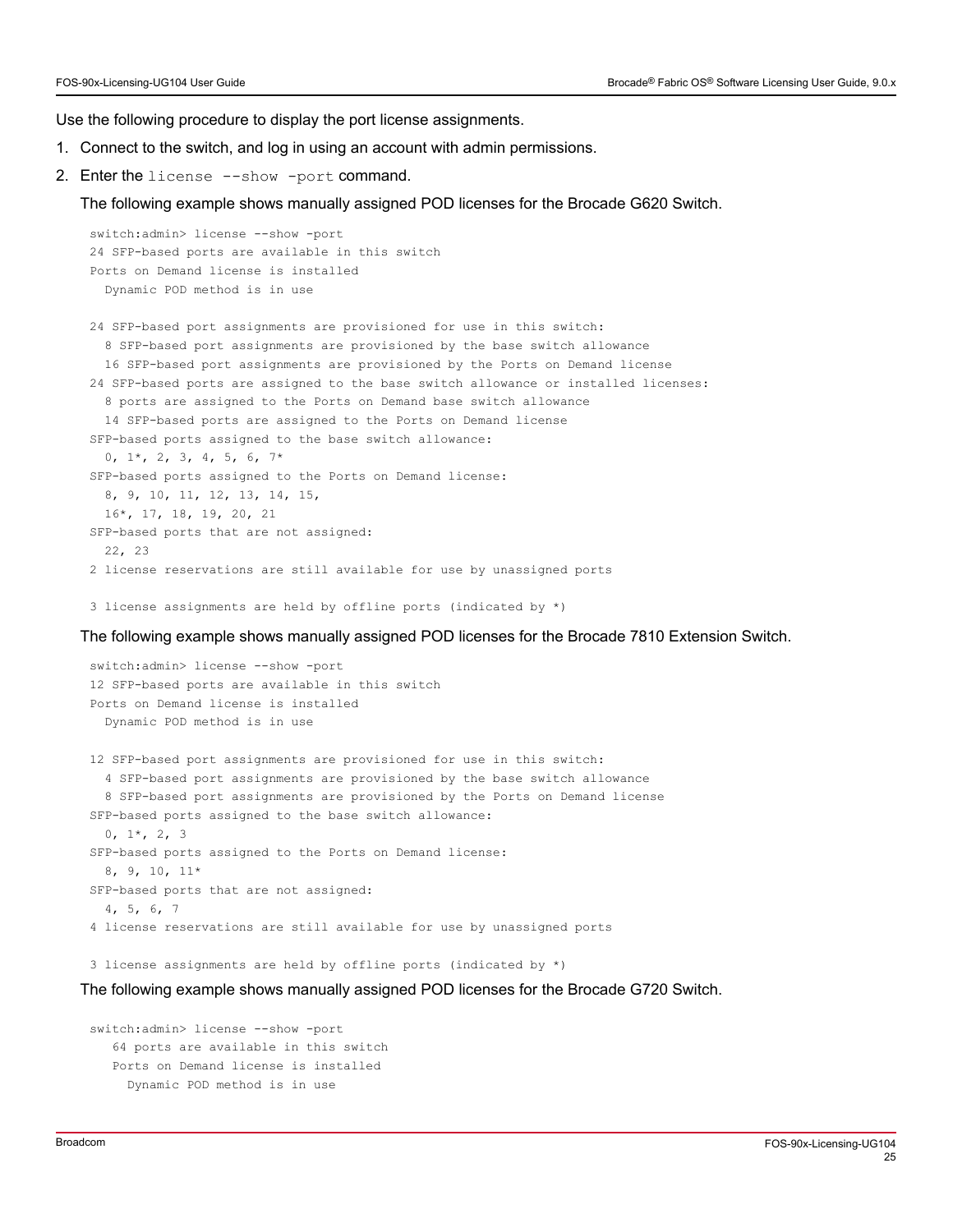```
 32 port assignments are provisioned for use in this switch:
       24 port assignments are provisioned by the base switch allowance
        8 port assignments are provisioned by the Ports on Demand license
  32 ports are assigned to the base switch allowance or installed licenses:
       24 ports are assigned to the Ports on Demand base switch allowance
        8 ports are assigned to the Ports on Demand license
 ports assigned to the base switch allowance:
   0*, 1*, 2*, 3*, 4*, 5*, 6*, 7*, 8*, 9* 10*, 11*, 12*, 13*, 14*, 15*, 16*, 17*, 18*, 19*
   20*, 21*, 22*, 23*
 ports assigned to the Ports on Demand license:
    24*, 25*, 26*, 27*, 28*, 29*, 30*, 31*
 ports that are not assigned:
   32, 33, 34, 35, 36, 37, 38, 39, 40, 41
    42, 43, 44, 45, 46, 47, 48, 49, 50, 51
    52, 53, 54, 55, 56, 57, 58, 59, 60, 61
    62, 63
  0 license reservations are still available for use by unassigned ports
 32 license assignments are held by offline ports (indicated by *)
```
### <span id="page-25-0"></span>**Reserving a Port License**

You can allocate licenses by reserving and releasing POD assignments for specific ports. Disabled ports are not candidates for an automatic license assignment by the Dynamic POD feature. To preserve a license assignment for other ports, you can persistently disable an otherwise viable port to prevent it from coming online.

Reserving a license for a port assigns a POD license to that port whether the port is online or offline. That license is not available to other ports that come online before the specified port.

To allocate licenses to a specific port instead of automatically assigning them as the ports come online, reserve a license for the port. The port receives a POD assignment if any are available.

Use the following procedure to reserve Dynamic Ports on Demand licenses.

- 1. Connect to the switch, and log in using an account with admin permissions.
- 2. Enter the switchshow and license --show -port commands to verify that port reservations are available.

```
sw0:FID128:root> switchshow
switchName: sw0
switchType: 181.0
switchState: Offline (Persistent)
switchMode: Native
switchRole: Disabled
switchDomain: 8 (unconfirmed)
switchId: fffc08
switchWwn: 10:00:c4:f5:7c:01:3a:78
zoning: ON (TEST)
switchBeacon: OFF
FC Router: OFF
Fabric Name: abs
HIF Mode: OFF
```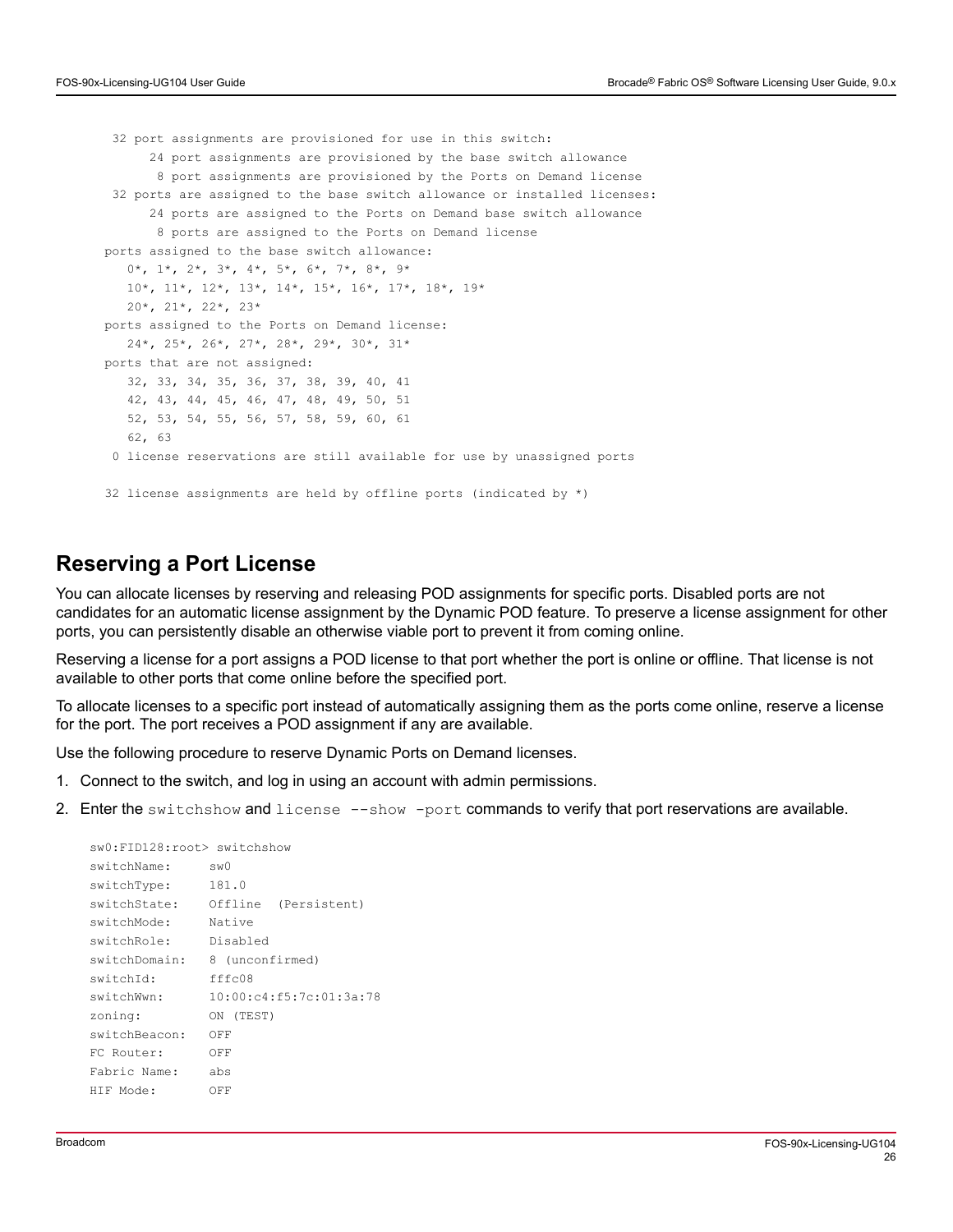| LS Attributes:  |        | Allow XISL Use: OFF            |                |            | [FID: 128, Base Switch: No, Default Switch: Yes, Ficon Switch: No, Address Mode 0] |            |                                       |  |  |  |  |
|-----------------|--------|--------------------------------|----------------|------------|------------------------------------------------------------------------------------|------------|---------------------------------------|--|--|--|--|
|                 |        | Index Port Address Media Speed |                |            | State                                                                              | Proto      |                                       |  |  |  |  |
| 4               | 4      | 080400                         | $- \, -$       | N64        |                                                                                    | FC         |                                       |  |  |  |  |
| 5               | 5      |                                | $--$           |            | No Module                                                                          |            | Disabled                              |  |  |  |  |
|                 |        | 080500                         |                | N64        | No Module FC                                                                       |            | Disabled                              |  |  |  |  |
| 6               | 6      | 080600                         | $- \, -$       | N64        | No Module FC                                                                       |            | Disabled                              |  |  |  |  |
| 7               | 7      | 080700                         | $- \, -$       | N64        | No Module                                                                          | FC         | Disabled                              |  |  |  |  |
| 8<br>9          | 8<br>9 | 080800                         | $- \, -$       | N64        | No Module                                                                          | FC         | Disabled                              |  |  |  |  |
| 10              | 10     | 080900<br>080a00               | id<br>$- \, -$ | N64        | No Light                                                                           | FC         | Disabled                              |  |  |  |  |
| 11              | 11     | 080b00                         | $- \, -$       | N64<br>N64 | No Module                                                                          | FC<br>FC   | Disabled                              |  |  |  |  |
| 12              | 12     | 080c00                         | id             | N64        | No Module<br>No Light                                                              | FC         | Disabled<br>Disabled                  |  |  |  |  |
| 13              | 13     | 080d00                         | id             | N64        |                                                                                    | FC         |                                       |  |  |  |  |
| 14              | 14     |                                | $ -$           | N64        | No Light                                                                           |            | Disabled                              |  |  |  |  |
| 15 <sub>1</sub> | 15     | 080e00                         | $ -$           | N64        | No Module                                                                          | FC         | Disabled                              |  |  |  |  |
| 16              | 16     | 080f00                         |                |            | No Module                                                                          | FC         | Disabled                              |  |  |  |  |
| 17              |        | 081000                         | $-\,-$         | N64        | No Module                                                                          | FC         | Disabled                              |  |  |  |  |
|                 | 17     | 081100                         | $ -$           | N64        | No Module                                                                          | FC         | Disabled                              |  |  |  |  |
| 18              | 18     | 081200                         | id             | N64        | No SigDet                                                                          | FC         | Disabled                              |  |  |  |  |
| 19              | 19     | 081300                         | $ -$           | N64        | No Module                                                                          | FC         | Disabled                              |  |  |  |  |
| 20              | 20     | 081400                         | $-\,-$         | N64        | No Module                                                                          | FC         | Disabled                              |  |  |  |  |
| 21              | 21     | 081500                         | $- \, -$       | N64        | No Module                                                                          | FC         | Disabled                              |  |  |  |  |
| 22              | 22     | 081600                         | $- \, -$       | N64        | No Module                                                                          | FC         | Disabled                              |  |  |  |  |
| 23              | 23     | 081700                         | $- \, -$       | N64        | No Module                                                                          | FC         | Disabled                              |  |  |  |  |
| 24              | 24     | 081800                         | $- \, -$       | N64        | No Module                                                                          | FC         | Disabled                              |  |  |  |  |
| 25              | 25     | 081900                         | $- \, -$       | N64        | No Module                                                                          | FC         | Disabled                              |  |  |  |  |
| 26              | 26     | 081a00                         | $- \, -$       | 16G        | No Module                                                                          | FC         | Disabled                              |  |  |  |  |
| 26              | 27     | 081a00                         | $- \, -$       | 16G        | No Module                                                                          | FC         | Disabled                              |  |  |  |  |
| 28              | 28     | 081c00                         | $- \, -$       | N64        | No Module                                                                          | FC         | Disabled                              |  |  |  |  |
| 29              | 29     | 081d00                         | $- \, -$       | N64        | No Module                                                                          | FC         | Disabled                              |  |  |  |  |
| 30              | 30     | 081e00                         | $- \, -$       | N64        | No Module                                                                          | FC         | Disabled                              |  |  |  |  |
| 31              | 31     | 081f00                         | $ -$           | N64        | No Module                                                                          | FC         | Disabled                              |  |  |  |  |
| 32              | 32     | 082000                         | id             | N64        | No Light                                                                           | FC         | (No Ports on Demand license) Disabled |  |  |  |  |
| 33              | 33     | 082100                         | id             | N64        | No Light                                                                           | FC         | (No Ports on Demand license) Disabled |  |  |  |  |
| 34              | 34     | 082200                         | id             | N64        | No SigDet                                                                          | FC         | (No Ports on Demand license) Disabled |  |  |  |  |
| 35              | 35     | 082300                         | $- \, -$       | N64        | No Module                                                                          | FC         | (No Ports on Demand license) Disabled |  |  |  |  |
| 36              | 36     | 082400                         | $- \, -$       | N64        | No Module                                                                          | FC         | (No Ports on Demand license) Disabled |  |  |  |  |
| 37              | 37     | 082500                         | $- -$          | N64        | No Module                                                                          | FC         | (No Ports on Demand license) Disabled |  |  |  |  |
| 38              | 38     | 082600                         | $- -$          | N64        | No Module                                                                          | FC         | (No Ports on Demand license) Disabled |  |  |  |  |
| 39              | 39     | 082700                         | $- \, -$       | N64        | No Module                                                                          | FC         | (No Ports on Demand license) Disabled |  |  |  |  |
| 40              | 40     | 082800                         | $- \, -$       | N64        | No Module                                                                          | FC         | (No Ports on Demand license) Disabled |  |  |  |  |
| 41              | 41     | 082900                         | $- \, -$       | N64        | No Module                                                                          | FC         | (No Ports on Demand license) Disabled |  |  |  |  |
| 42              | 42     | 082a00                         | id             | N64        | No SigDet                                                                          | FC         | (No Ports on Demand license) Disabled |  |  |  |  |
| 43              | 43     | 082b00                         | id             | N64        | No_SigDet                                                                          | FC         | (No Ports on Demand license) Disabled |  |  |  |  |
| 44              | 44     | 082c00                         | $- \, -$       | N64        | No Module                                                                          | FC         | (No Ports on Demand license) Disabled |  |  |  |  |
| 45              | 45     | 082d00                         | $- \, -$       | N64        | No Module                                                                          | FC         | (No Ports on Demand license) Disabled |  |  |  |  |
| $4\,6$          | 46     | 082e00                         | $- \, -$       | N64        | No Module                                                                          | FC         | (No Ports on Demand license) Disabled |  |  |  |  |
| 47              | 47     | 082f00                         | $- \, -$       | N64        | No Module                                                                          | FC         | (No Ports on Demand license) Disabled |  |  |  |  |
| $4\,8$          | 48     | 083000                         | $- \, -$       | N64        | No Module                                                                          | FC         | (No Ports on Demand license) Disabled |  |  |  |  |
| 49              | 49     | 083100                         | $- \, -$       | N64        | No Module                                                                          | FC         | (No Ports on Demand license) Disabled |  |  |  |  |
| 50              | 50     | 083200                         | $- \, -$       | N64        | No Module                                                                          | ${\rm FC}$ | (No Ports on Demand license) Disabled |  |  |  |  |
| 51              | 51     | 083300                         | $- \, -$       | N64        | No Module                                                                          | ${\rm FC}$ | (No Ports on Demand license) Disabled |  |  |  |  |
| 52              | 52     | 083400                         | $- \, -$       | N64        | No Module                                                                          | FC         | (No Ports on Demand license) Disabled |  |  |  |  |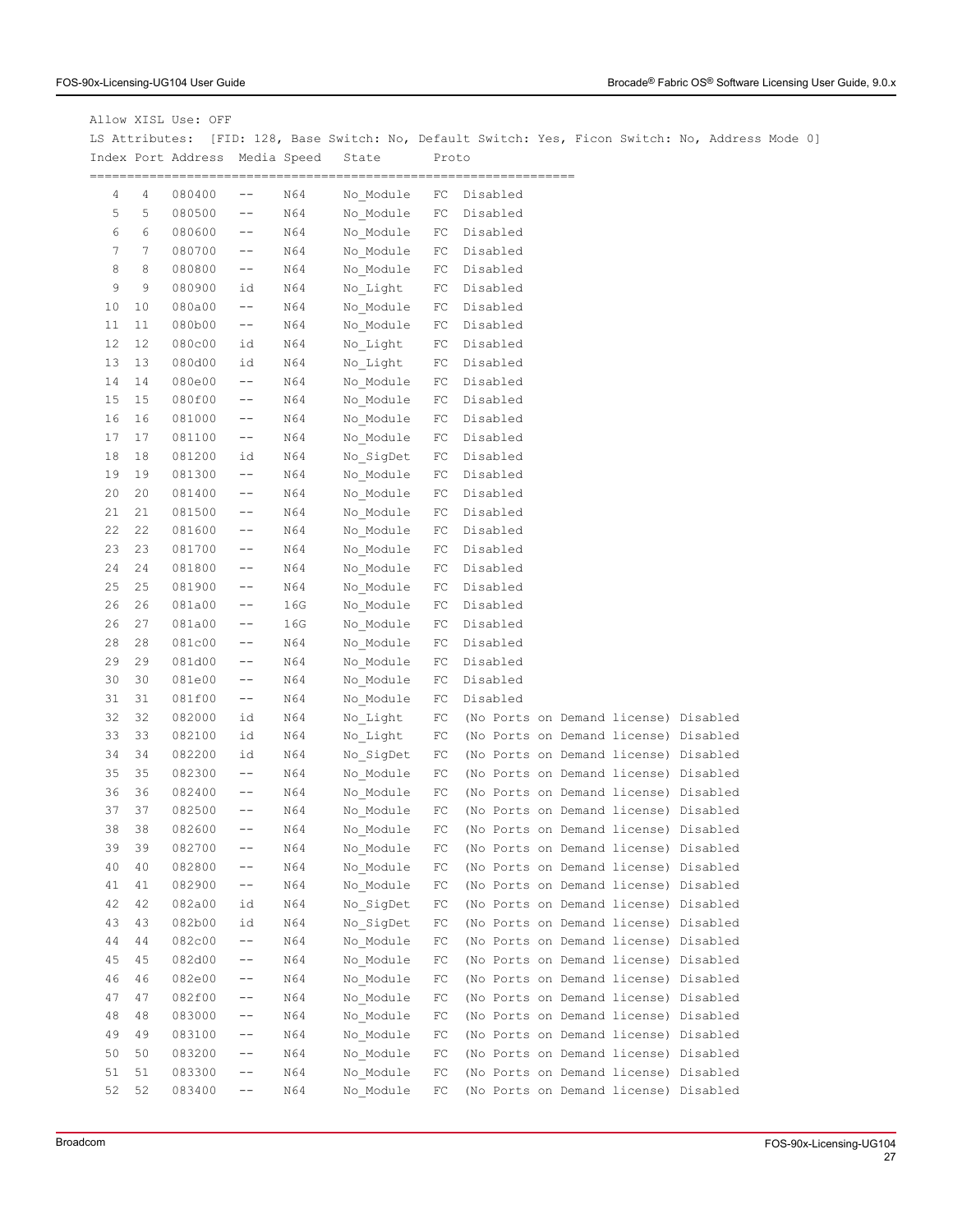```
 53 53 083500 -- N64 No_Module FC (No Ports on Demand license) Disabled
  54 54 083600 -- N64 No_Module FC (No Ports on Demand license) Disabled
  55 55 083700 -- N64 No_Module FC (No Ports on Demand license) Disabled
  56 56 083800 -- N64 No_Module FC (No Ports on Demand license) Disabled
  57 57 083900 id N64 No_SigDet FC (No Ports on Demand license) Disabled
  58 58 083a00 id N64 No_SigDet FC (No Ports on Demand license) Disabled
  59 59 083b00 id N64 No_SigDet FC (No Ports on Demand license) Disabled
  60 60 083c00 -- N64 No_Module FC (No Ports on Demand license) Disabled
                       N64 No Module FC (No Ports on Demand license) Disabled
  62 62 083e00 -- N64 No_Module FC (No Ports on Demand license) Disabled
  63 63 083f00 -- N64 No_Module FC (No Ports on Demand license) Disabled
switch:admin> license --show -port
24 SFP-based ports are available in this switch
Ports on Demand license is installed
  Dynamic POD method is in use
24 SFP-based port assignments are provisioned for use in this switch:
  8 SFP-based port assignments are provisioned by the base switch allowance
  16 SFP-based port assignments are provisioned by the Ports on Demand license
24 SFP-based ports are assigned to the base switch allowance or installed licenses:
  8 ports are assigned to the Ports on Demand base switch allowance
  14 SFP-based ports are assigned to the Ports on Demand license
SFP-based ports assigned to the base switch allowance:
 0, 1*, 2, 3, 4, 5, 6, 7*SFP-based ports assigned to the Ports on Demand license:
  8, 9, 10, 11, 12, 13, 14, 15,
  16*, 17, 18, 19, 20, 21
SFP-based ports that are not assigned:
  22, 23
2 license reservations are still available for use by unassigned ports
3 license assignments are held by offline ports (indicated by *)
```
- 3. Take the following action based on whether port reservations are available:
	- $\bullet$  If a port reservation is available, enter the license  $-$ reserve  $-$ port command to reserve a license for a port or range of ports.

```
switch:admin> license --reserve -port 0-47
```
- If all port reservations are assigned, select a port to release its POD license. Follow the instructions in [Releasing a](#page-28-0) [Port from a POD Set t](#page-28-0)o release a port from its POD assignment. Once the port is released, you can reserve it.
- 4. Enter the switchshow and license --show -port commands to verify that port reservations are available. The following example shows the remaining POD licenses after the reservation in the Brocade G720 Switch.

```
switch:admin> license --show -port
    64 ports are available in this switch
    Ports on Demand license is installed
      Dynamic POD method is in use
    32 port assignments are provisioned for use in this switch:
         24 port assignments are provisioned by the base switch allowance
          8 port assignments are provisioned by the Ports on Demand license
    32 ports are assigned to the base switch allowance or installed licenses:
```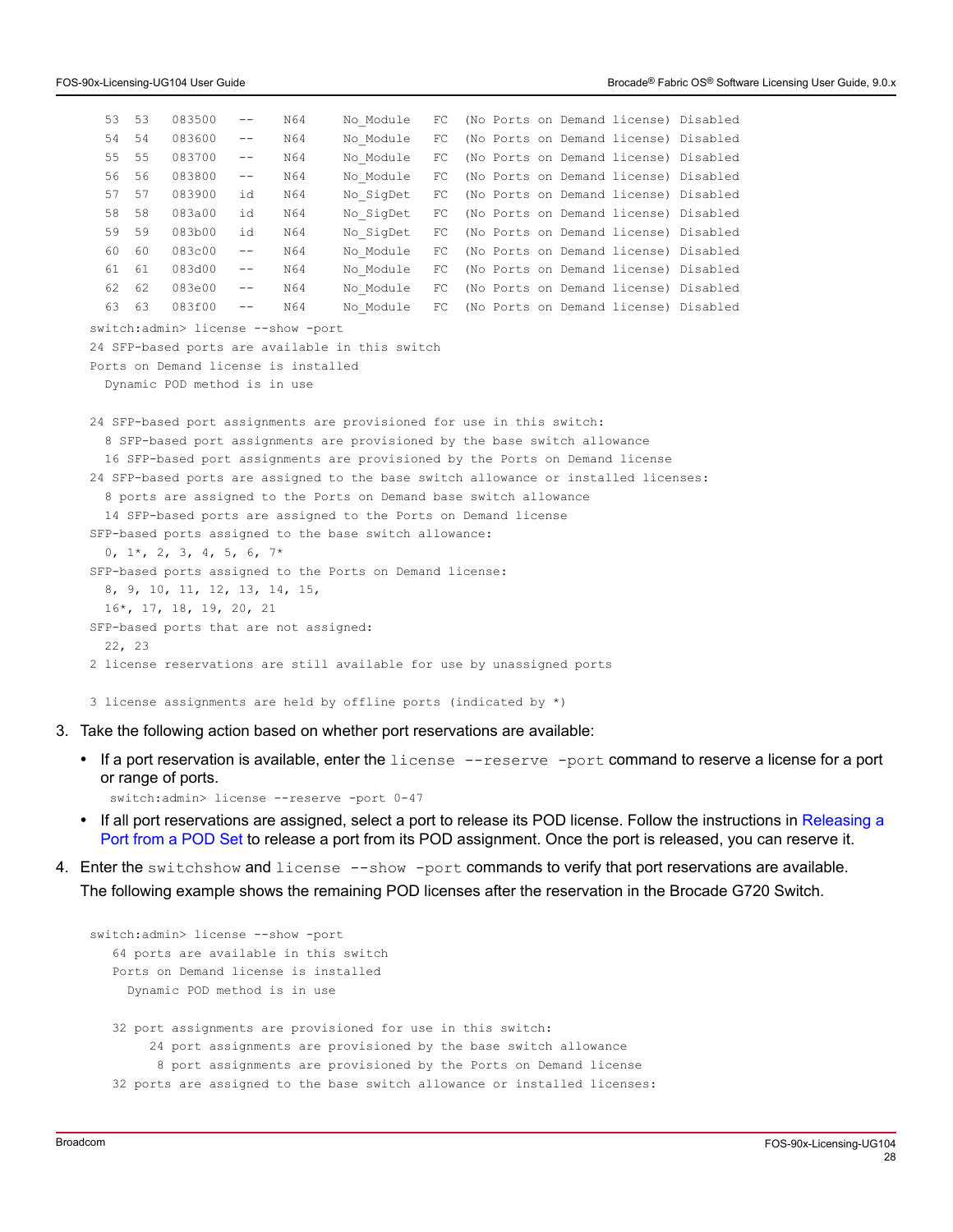```
 24 ports are assigned to the Ports on Demand base switch allowance
        8 ports are assigned to the Ports on Demand license
 ports assigned to the base switch allowance:
   0^*, 1^*, 2^*, 3^*, 4^*, 5^*, 6^*, 7^*, 8^*, 9^* 10*, 11*, 12*, 13*, 14*, 15*, 16*, 17*, 18*, 19*
   20*, 21*, 22*, 23* ports assigned to the Ports on Demand license:
    24*, 25*, 26*, 27*, 28*, 29*, 30*, 31*
 ports that are not assigned:
    32, 33, 34, 35, 36, 37, 38, 39, 40, 41
    42, 43, 44, 45, 46, 47, 48, 49, 50, 51
    52, 53, 54, 55, 56, 57, 58, 59, 60, 61
    62, 63
 0 license reservations are still available for use by unassigned ports
 32 license assignments are held by offline ports (indicated by *)
```
### <span id="page-28-0"></span>**Releasing a Port from a POD Set**

Releasing a port removes it from the POD set; the port then appears as "unassigned" until it comes back online. Persistently disabling the port ensures that the port cannot come back online and be automatically assigned to a POD. Before you can re-assign a license, you must disable the port and release the license.

After a port is assigned to the POD set, the port is licensed until it is manually removed from the POD port set. When a port is released from its POD port set (base, single, or double), a vacancy is created in that port set.

Use the following procedure to release a port from a POD set.

- 1. Connect to the switch, and log in using an account with admin permissions.
- 2. Enter the portdisable command to take the port offline.

switch:admin> portdisable 0

- 3. Enter the portshow command to verify that the port state is offline.
- 4. Enter the license --release -port command to remove a port or range of ports from the POD license.

```
switch:admin> license --release -port 0-47
port 4 must be Offline to make changes to POD assignment
port 16 must be Offline to make changes to POD assignment
port 31 must be Offline to make changes to POD assignment
```
5. Enter the license --show -port command to verify that the port is no longer assigned to a POD set.

```
switch:admin> license --show -port
   48 ports are available in this switch
     Full POD license is installed
      Dynamic POD method is in use
   48 port assignments are provisioned for use in this switch:
      24 port assignments are provisioned by the base switch license
      24 port assignments are provisioned by a full POD license
    3 ports are assigned to installed licenses:
      3 ports are assigned to the base switch license
      0 ports are assigned to the full POD license
```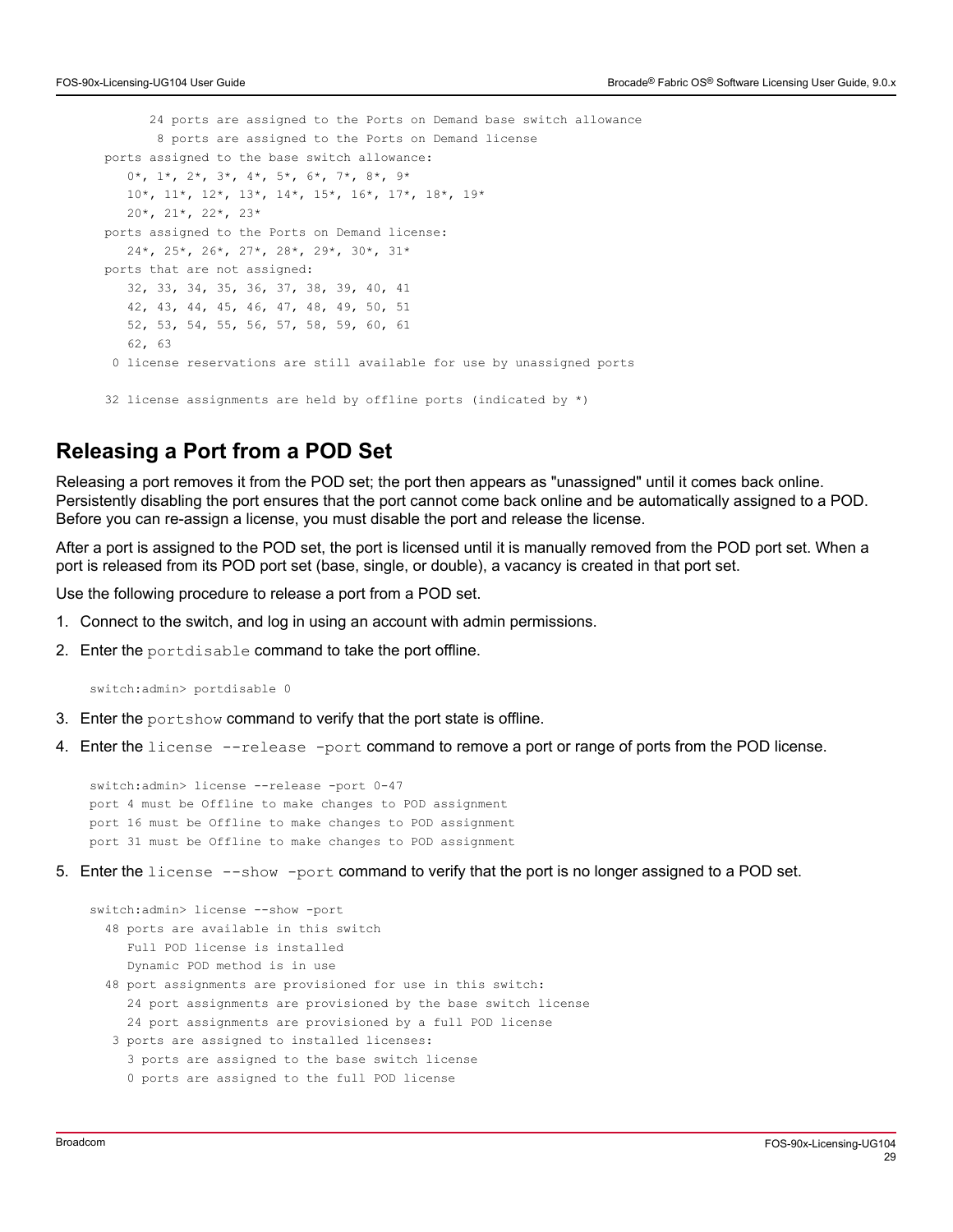Ports assigned to the base switch license: 4, 16, 31 Ports assigned to the full POD license: None Ports not assigned to a license: 0, 1, 2, 3, 5, 6, 7, 8, 9, 10, 11, 12, 13, 14, 15, 17 18, 19, 20, 21, 22, 23, 24, 25, 26, 27, 28, 29, 30, 32, 33, 34 35, 36, 37, 38, 39, 40, 41, 42, 43, 44, 45, 46, 47

- 6. Enter the portenable command to bring the port back online.
- 7. Enter the portshow command to verify that the state of the port is now online.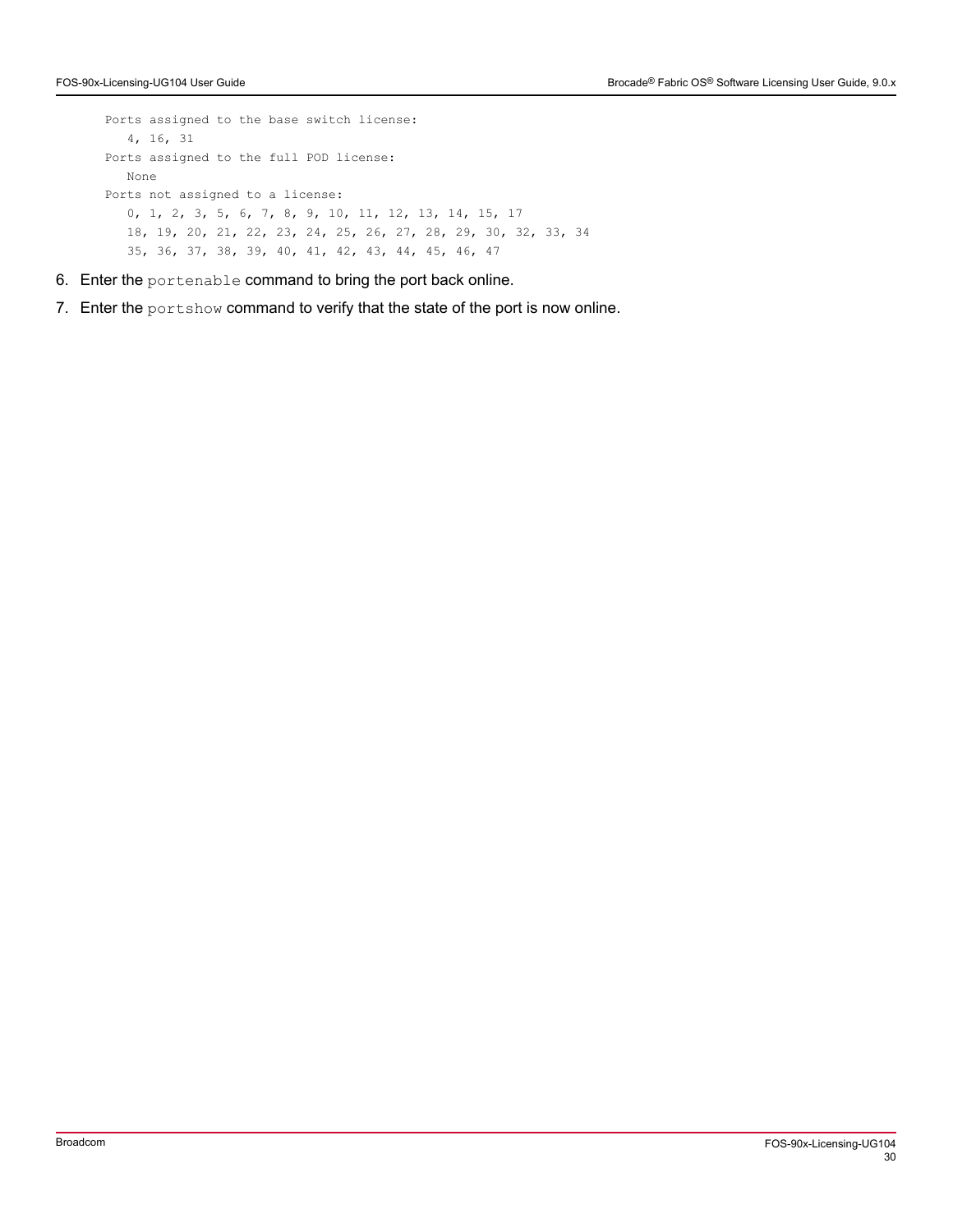# <span id="page-30-0"></span>**Revision History**

#### **FOS-90x-Licensing-UG104; 30 April 2021**

- Updated the [Available Fabric OS Licenses through the Enterprise Bundle](#page-9-1) section.
- Updated the [Software Licensing Terminology](#page-6-2) section.
- Updated the [How Software Licensing Works](#page-6-3) section.
- Updated the [License Types for Different FOS Platforms](#page-7-0) section.
- Made editorial and stylistic revisions.

#### **FOS-90x-Licensing-UG103; 15 March 2021**

• Updated the [Support for the Brocade 7810 Upgrade License](#page-11-0) section.

#### **FOS-90x-Licensing-UG102; 30 September 2020**

- Updated the [ICL Licensing on Brocade Directors](#page-10-0) section.
- Updated the [ICL License on Brocade X6 Directors](#page-10-1) section.
- Updated the [ICL License on Brocade X7 Directors](#page-10-2) section.
- Updated the [Support for the Brocade 7810 Upgrade License](#page-11-0) section.
- Updated the [Ports on Demand Overview](#page-22-1) section.

#### **FOS-90x-Licensing-UG101; 17 July 2020**

- Updated the [Fabric OS Licenses](#page-9-0) chapter.
- Updated the [ICL License on Brocade X7 Directors](#page-10-2) section.

#### **FOS-90x-Licensing-UG100; 30 April 2020**

- Updated the [License Type for Different FOS Platforms](#page-7-0) section.
- Updated the [ICL Licensing on Brocade Directors](#page-10-0) section.
- Added the [Obtaining the License ID](#page-15-3) section.
- Added the [Installing the FOS Software License](#page-16-1) section.